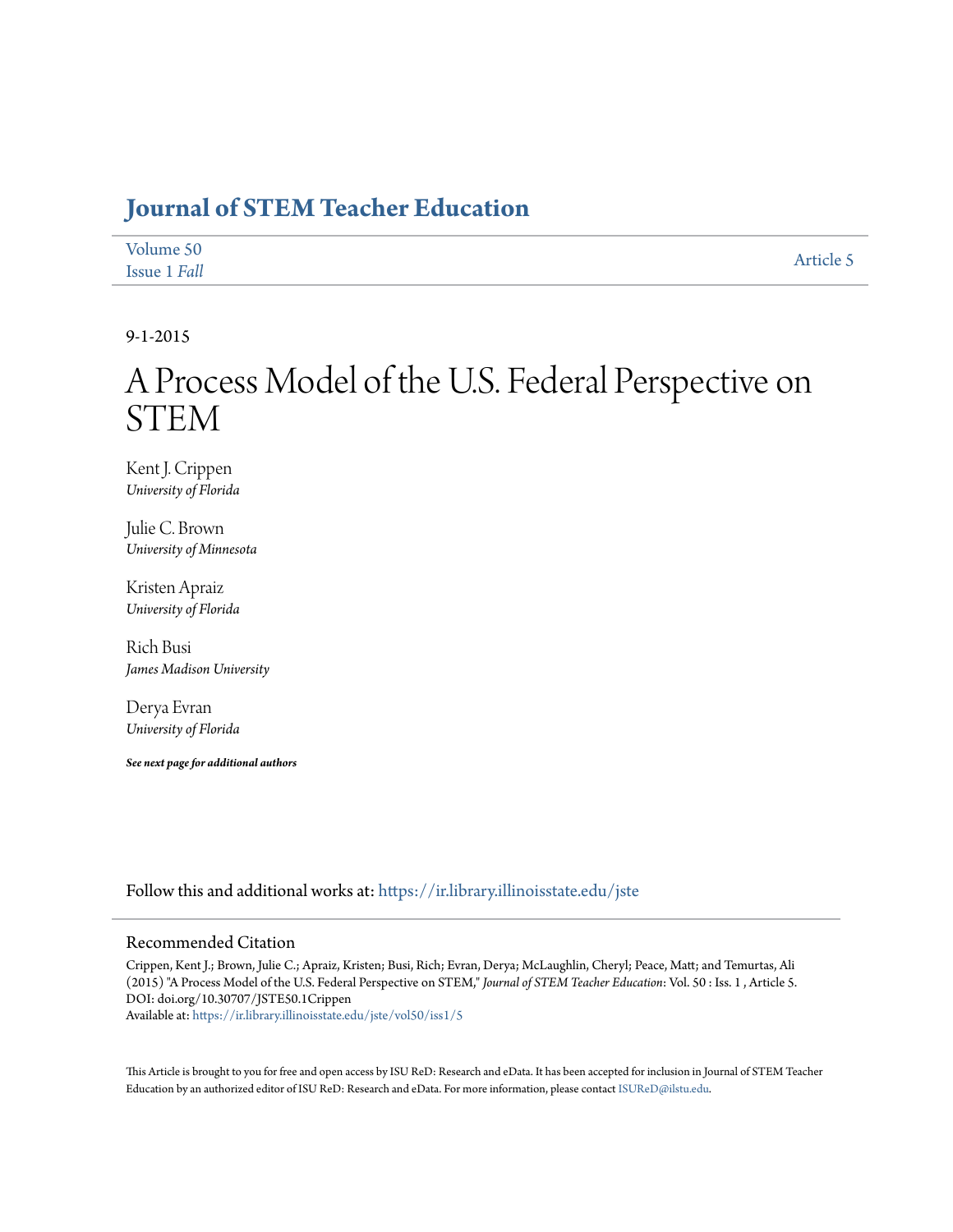## A Process Model of the U.S. Federal Perspective on STEM

#### **Authors**

Kent J. Crippen, Julie C. Brown, Kristen Apraiz, Rich Busi, Derya Evran, Cheryl McLaughlin, Matt Peace, and Ali Temurtas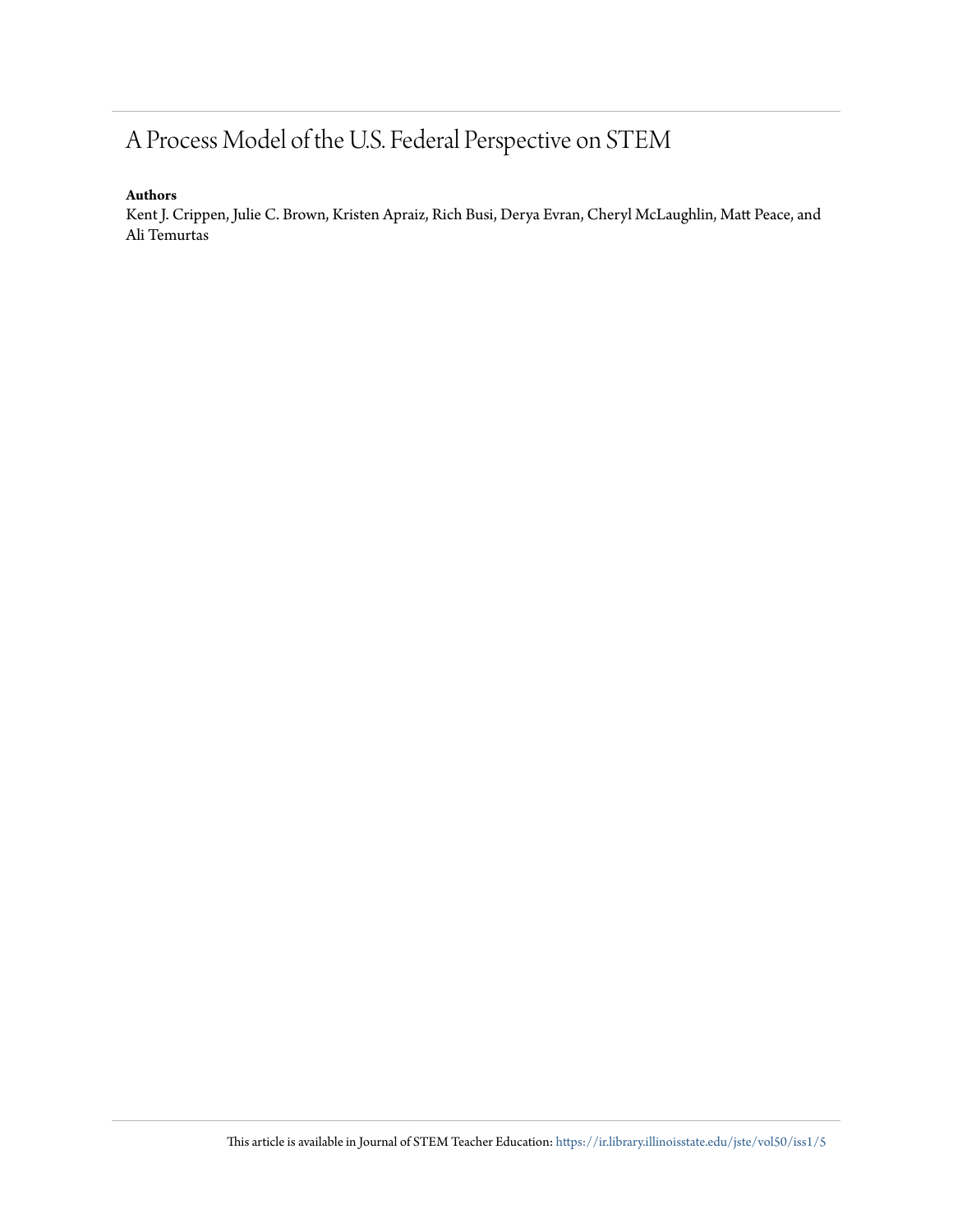#### **A Process Model of the U.S. Federal Perspective on STEM**

Kent J. Crippen *University of Florida*

Julie C. Brown *University of Minnesota*

Kristen Apraiz *University of Florida*

Rich Busi *James Madison University*

Derya Evran *University of Florida*

Cheryl McLaughlin *University of Florida*

Matt Peace *Florida Gateway College*

> Ali Temurtas *Turkey*

#### **Abstract**

Although advocacy for better science, technology, engineering, and mathematics (STEM) education has a long and distinguished history in the United States, the recent emphasis has included strong rhetoric and concomitant funding. Policy makers legislate as though STEM is clearly defined. Yet, the concept remains nebulous, which limits the nation's capacity to act in a strong and uniformed manner to address societal challenges. In this study, the authors used grounded theory methods to synthesize and interpret the federal perspective that defines STEM in the United States. The resulting theory is a model that includes five core processes: recruitment, recapture, retention, quality assurance, and quality control. These processes interact to support the system in achieving its goal of producing a qualified future workforce. Such a model has implications for advancing the overall goals of STEM as well as further research and development on the components of the model itself.

*Keywords:* Grounded theory; Process model; STEM education

Over the past two decades, interest in the science, technology, engineering, and mathematics (STEM) professions has increased dramatically. In fact, some would go back a bit further in time and argue that the launch of the Sputnik satellite was the event that ushered our national focus on STEM (Breiner, Harkness, Johnson, & Koehler, 2012; Sanders, 2009). Though advocacy for better science and mathematics education have a long and distinguished history, the recent emphasis on STEM has included strong rhetoric by legislators, followed by concomitant funding by the U.S. federal government. Policy makers speak and legislate as though STEM is clearly defined and well understood. However, the current environment is lacking in clear guidance and is imbued with personal opinion and the voices of special interest groups (Bybee, 2010; Herschbach, 2011; Raju & Clayson, 2011; Sanders, 2009; STEMPower, 2015). In initiatives such as the *Educate to Innovate* campaign—in which President Obama identified the national priorities as increasing STEM literacy, improving the quality of mathematics and science teaching, and expanding education and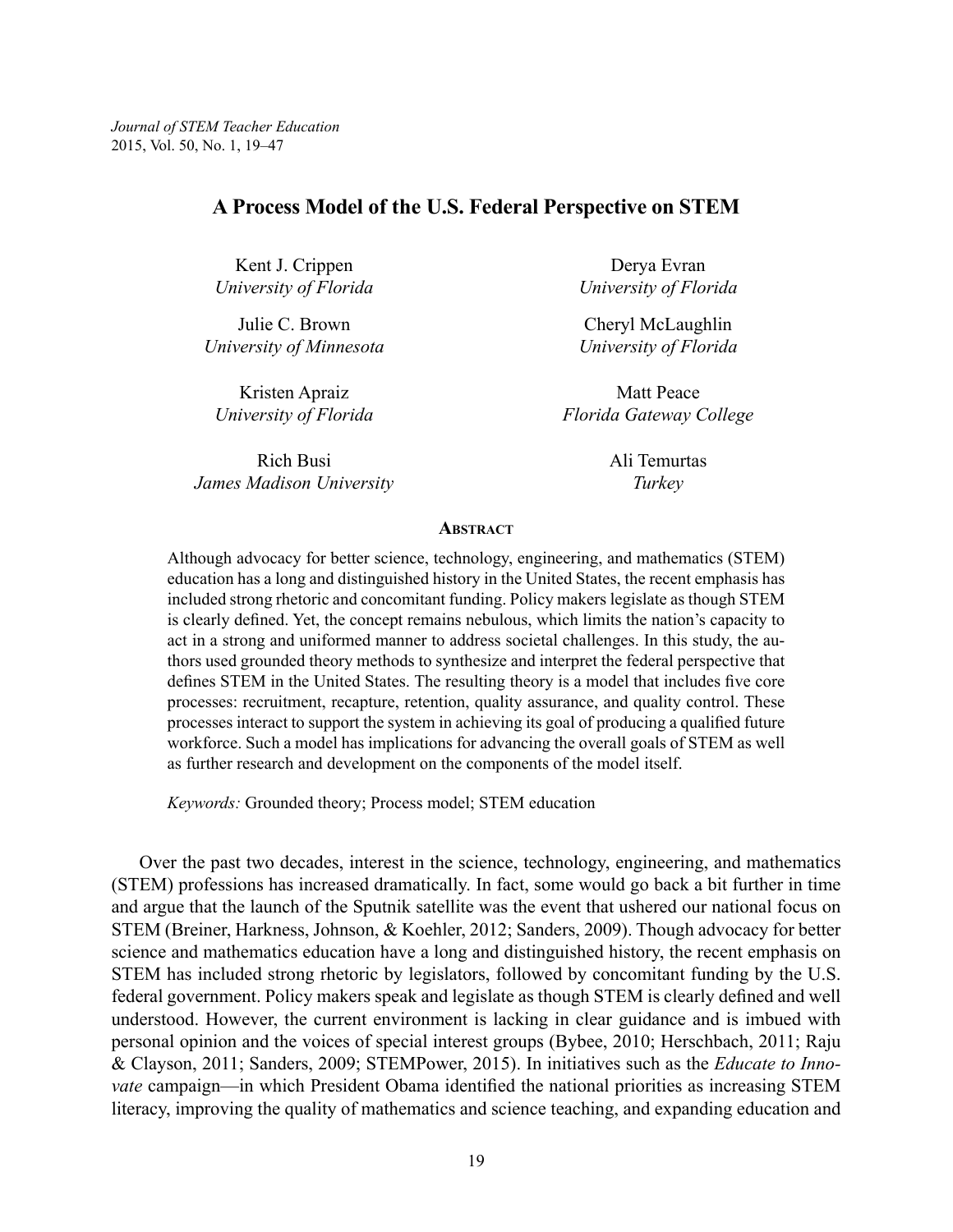career opportunities for underrepresented groups (White House, 2009)—there is a clear sense of a national driving force, signifying that we are in the midst of a STEM movement (National Science Board [NSB], 2007; Thomasian, 2011).

Table 1

*Data Sources by Category With Illustrative Examples*

| Category                                                                       | Number   | Examples                                                                                                                                                                                                                                                                                                                                                                                                                                              |
|--------------------------------------------------------------------------------|----------|-------------------------------------------------------------------------------------------------------------------------------------------------------------------------------------------------------------------------------------------------------------------------------------------------------------------------------------------------------------------------------------------------------------------------------------------------------|
| Report issued<br>from the fed-<br>eral govern-<br>ment                         | 29(28%)  | National Science and Technology Council, Committee on STEM Educa-<br>tion. (2013). Federal science, technology, engineering, and mathemat-<br>ics (STEM) Education: 5-year strategic plan. Washington, DC: Author.<br>President's Council of Advisors on Science and Technology. (2010). Pre-<br>pare and inspire: K-12 education in science, technology, engi-<br>neering, and math (STEM) for America's future. Washington, DC:<br>Author.          |
| Report issued<br>by a corpora-<br>tion or other<br>private entity              | 25(24%)  | Coble, C., & Allen, M. (2005). Keeping America competitive: Five strat-<br>egies to improve mathematics and science education. Denver, CO:<br>Education Commission of the States.<br>Thomasian, J. (2011). Building a science, technology, engineering, and<br>math education agenda: An update of state actions. Washington, DC:<br>National Governors Association Center for Best Practices.                                                        |
| Report issued<br>by an entity<br>affiliated with<br>a college or<br>university | 9(9%)    | Morrison, J. S. (2006). Attributes of STEM education: The student, the<br>school, the classroom. TIES STEM Education Monograph Series.<br>Cleveland Heights, OH: Teaching Institute for Excellence in STEM.<br>Sturtevant, D., & Nguyen, L. (2011). Understanding STEM education as<br>a complex system. Cambridge, MA: Emtect Solutions. Retrieved<br>from http://www.micouncil.org/documents/Sturtevant STEM.pdf                                    |
| Peer-reviewed<br>journal articles                                              | 34 (33%) | Breiner, J. M., Harkness, S. S., Johnson, C. C., & Koehler, C. M.<br>(2012). What is STEM? A discussion about conceptions of STEM in<br>education and partnerships. School Science and Mathematics, 112(1),<br>3-11. doi:10.1111/j.1949-8594.2011.00109.x<br>Katehi, L., Pearson, G., & Feder, M. (2009). The status and nature of K-12<br>engineering education in the United States. The Bridge: Linking Engi-<br>neering and Society, 39(3), 5-10. |
| Websites,<br>blog posts, or<br>webinars                                        | 7(7%)    | Mangan, K. (2013, February 11). Community colleges respond to<br>demand for STEM graduates. Chronicle of Higher Education.<br>Retrieved from http://chronicle.com/article/Work-Force-Demand-<br>for-STEM/137231/<br>Zipkes, S. (2012). The new wave of STEM-focused schools. [Webi-<br>nar]. Retrieved from http://www.doe.in.gov/sites/default/files/ccr/<br>inclusive-stem-high-schools.pdf                                                         |
| Total                                                                          | 104      |                                                                                                                                                                                                                                                                                                                                                                                                                                                       |

For some, the goal of STEM is nothing more than the renewed effort directed towards the literal embodiment of the disciplines that comprise the acronym. For example, Eberle (2011) suggests that the STEM movement is currently being interpreted as merely a new name for the existing,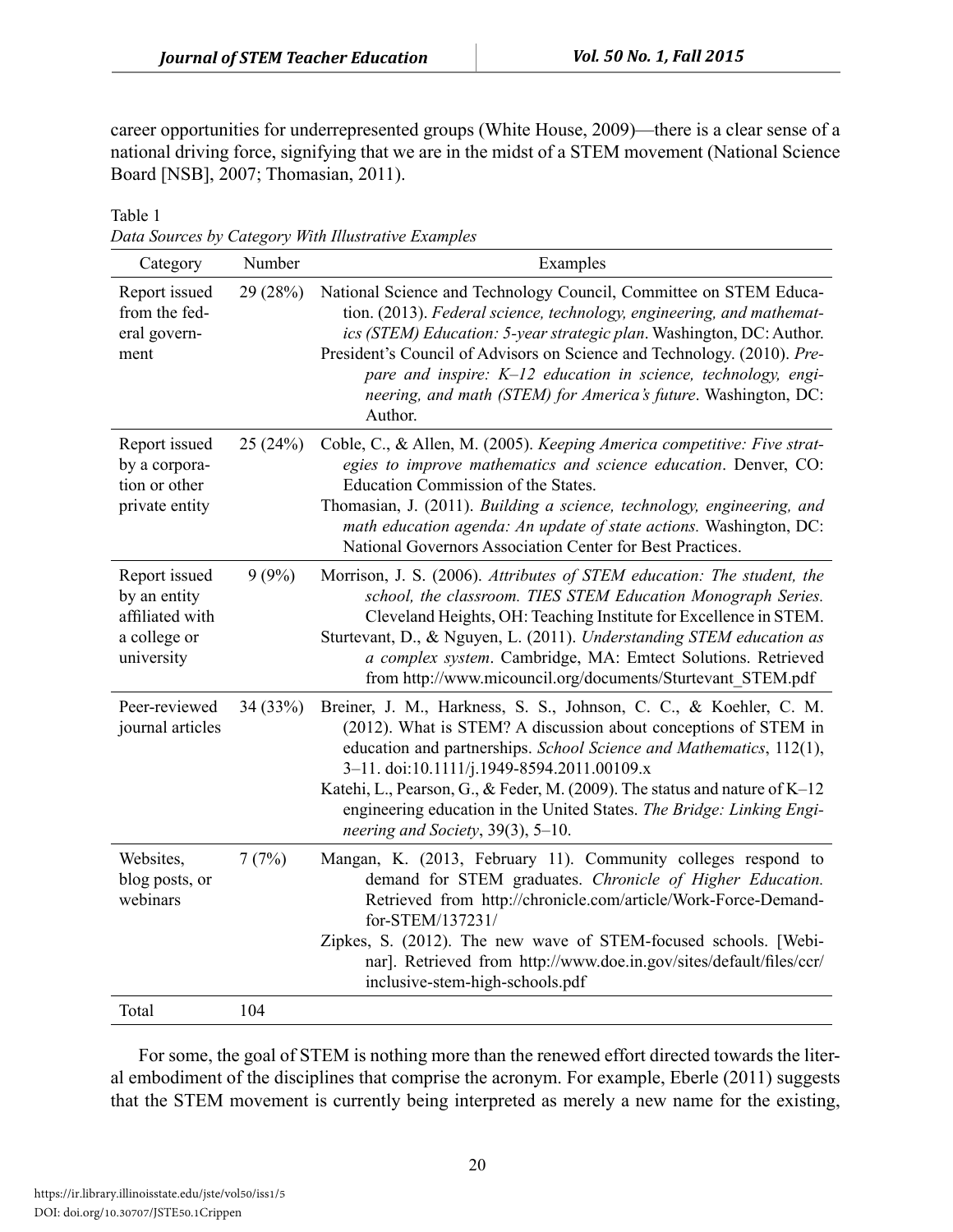fragmented way that mathematics and science courses have been taught. However, Lantz (2009), Bybee (2010), and others are calling for STEM to take on a more robust, multidisciplinary form, as illustrated by the following quote.

The United States needs a broader, more coordinated strategy for precollege education in science, technology, engineering, and mathematics (STEM). That strategy should include all the STEM disciplines and address the need for greater diversity in the STEM professions, for a workforce with deep technical and personal skills, and for a STEM-literate citizenry prepared to address the grand challenges of the 21st century. (Bybee, 2010, p. 996)

In order for the current STEM movement to achieve anything close to Bybee's vision, we contend that it is important to first understand the perspective and issues that define the current context. Therefore, the goals of this study were to: (a) develop a model to explain STEM in theoretical terms, (b) define and describe the properties of the model components, (c) illustrate the sociopolitical context under which the model emerges, and (d) delineate the consequences of our model for future innovation, research, and development.

Accordingly, we employed grounded theory methods to synthesize and interpret the federal perspective that underpins the current STEM movement in the United States. The resulting theory is a process model that defines and describes the core functions supporting the system. Process models are created to support the practice of design and thus have utility for creating solutions that are intended to address underlying issues (Rolland, 1998). Defining STEM in these terms affords an opportunity to advance research, development, and evaluation by moving beyond the rhetoric of why STEM is important and what it should be to better articulate it as a formal, logical, goaldirected system thereby beginning to address the problem more systematically (Confrey, 2006).

Before detailing our study, we find it important to note that the ideas presented here are not our vision for STEM. Instead, they represent the result of our use of grounded theory methods to interpret the issues and perspectives that make up the context for STEM as a national priority. Following the description of our methodology, we present a definition of STEM that was constructed through our analysis as well as our model with details on the five core processes. We conclude by discussing future research and development related to the model components as well as implications for advancing the field.

#### **Methodology**

This study used Charmaz's (2006) method of constructivist grounded theory to develop a model for STEM by interpreting the U.S. federal perspective that underpins the movement. The use of grounded theory afforded analyses that emphasized *action* and *process*, themes consistent with a movement focused on a national call to action (NSB, 2007). We used Krogstie's (2012) definition for a process: "a collection of related, structured tasks that produce a specific service or product to address a certain goal for a particular actor or set of actors" (p. 315). We began with the broad question: What defines STEM in the United States? As our analysis progressed and our definition of STEM was refined, the following questions emerged and provided additional focus for our work:

- What basic processes compose STEM?
- How are the processes related to one another?
- How are the processes related to the perspective that STEM is a solution to a problem?

Data collection was guided by the logic of theoretical sampling: Namely, we began with an initial set of documents, developed our theory, and then strategically sought out additional research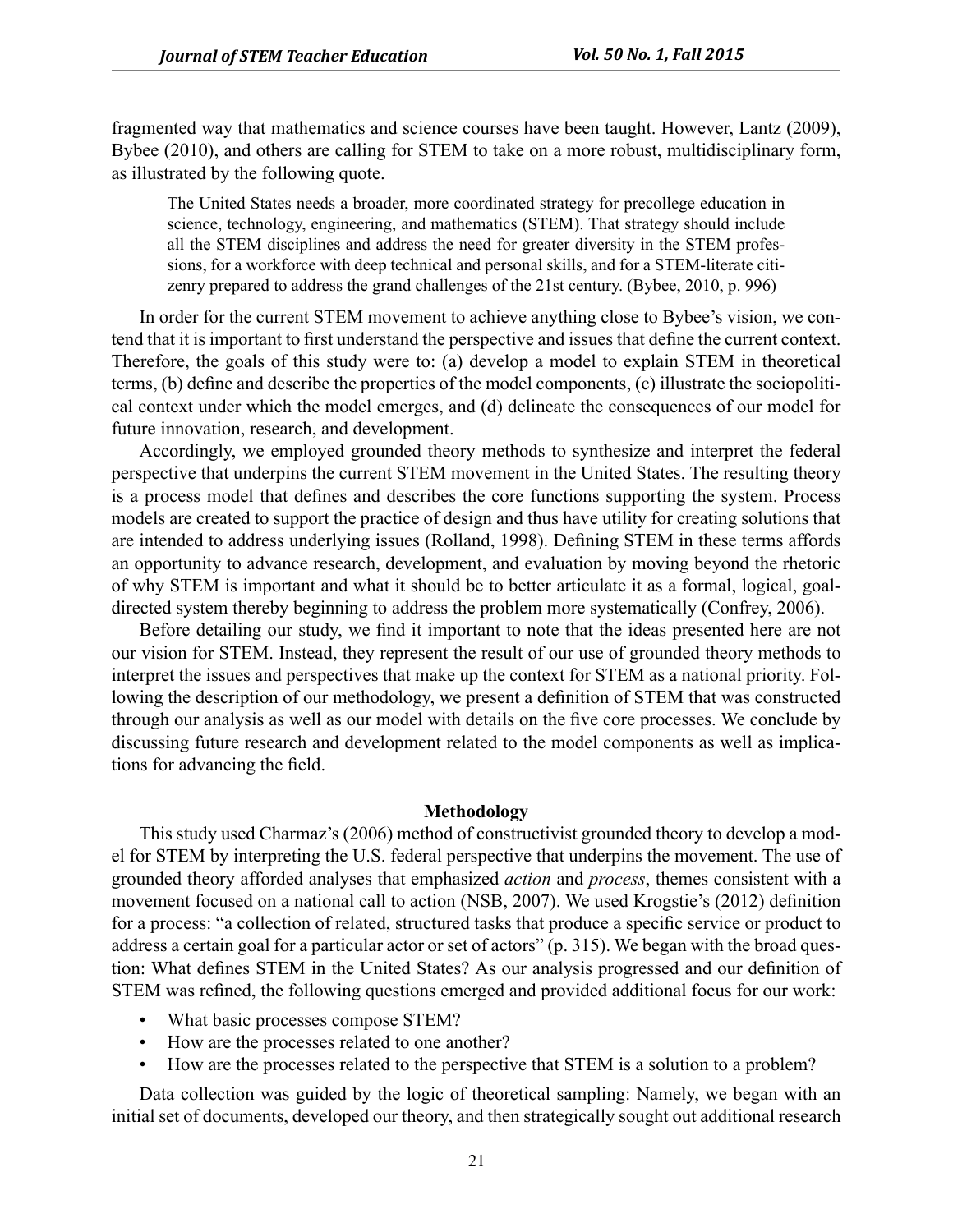and resources to further refine the theory (Creswell, 1998). For example, we began data collection and analysis with a formal writing task in which we reviewed a collection of references that included federal reports (e.g., President's Council of Advisors on Science and Technology [PCAST], 2010), websites of STEM coalitions (e.g., Triangle Coalition), federal statistics (e.g., NSB, 2010), and a special issue of *School Science and Mathematics*, an educational research journal, that focused on STEM (Johnson, 2012). Individually, we selected subsets of these sources and constructed two detailed arguments: a pro-statement defining STEM and a con-statement arguing against it as a unifying theme. These writing samples were reviewed and synthesized into our initial set of codes, which included collaborations, project-based learning, socioscientific issues, effective pedagogy, policy, applications, multidisciplinary, lack of participation, accountability, integration, literacy, and technical skills.

Data were limited to published and publically accessible documents and reports prior to 2014 from reputable public and private sources as well as articles from peer-reviewed journals that addressed STEM explicitly (Table 1). Chronologically, the earliest data source used was a 1993 publication from the Scale and Effects of Admissions Preferences in Higher Education (SEAPHE) project at UCLA titled *Undergraduate Science Education: The Impact of Different College Environments on the Educational Pipeline in the Sciences* (Astin & Astin, 1992). The majority of data sources were published in 2011 (23%), and as a supplement to this article, we have provided a reference list for the 104 sources that were used in our analysis. With respect to the information contained in our sources, we focused on identifying: the parameters, authority, and meaning from the perspective of various participants and stakeholders; the missing and implicit messages; the intended audience and beneficiaries; and how this information might affect action (Charmaz & Mitchell, 2001).

We considered all data to be situated in a context and used them as objects for analytic scrutiny by dissecting the purposes, authors, and how they were produced (Charmaz, 2006). Each datum was identified by applying our criteria to search results from the Internet, academic research databases (e.g., EBSCO, Academic Search Premier), and a review of the cited references in existing documents. For example, our analysis of the initial sources revealed two pivotal documents produced by the President's Council of Advisors on Science and Technology (PCAST), Prepare and Inspire (2010) and Engage to Excel (2012). These documents first established the problem of a projected lack of human capitol as a national issue and then articulated the federal response for improving K–12 and higher education, respectively. The frequent citation of these documents in subsequent reports led us to focus explicitly on the role of federal policy.

Data were collected and analyzed, and the results were used to refocus on the collection of new data. Following the method of grounded theory, our research problem continuously shaped our analysis. For instance, after having read Mertens and Hopson's (2006) argument for the use of a social agenda and advocacy in evaluation, it was clear that our description of the quality control process needed to be expanded not only to address the people leaving the system but also to include formative elements during matriculation that feed back into the system. The work of Mertens and Hopson (2006), as well as the other articles in a special issued dedicated to issues of evaluating STEM projects, provided the characteristics for adding a fifth core process to our model, quality assurance: "to provide the information required to indicate whether the process and structures through which outcomes and services are produced are operating effectively, and to provide recommendations on ways in which these processes can be improved" (Cuttance, 1994, p. 102).

A constant comparative method formed the foundation of our analysis (Strauss & Corbin,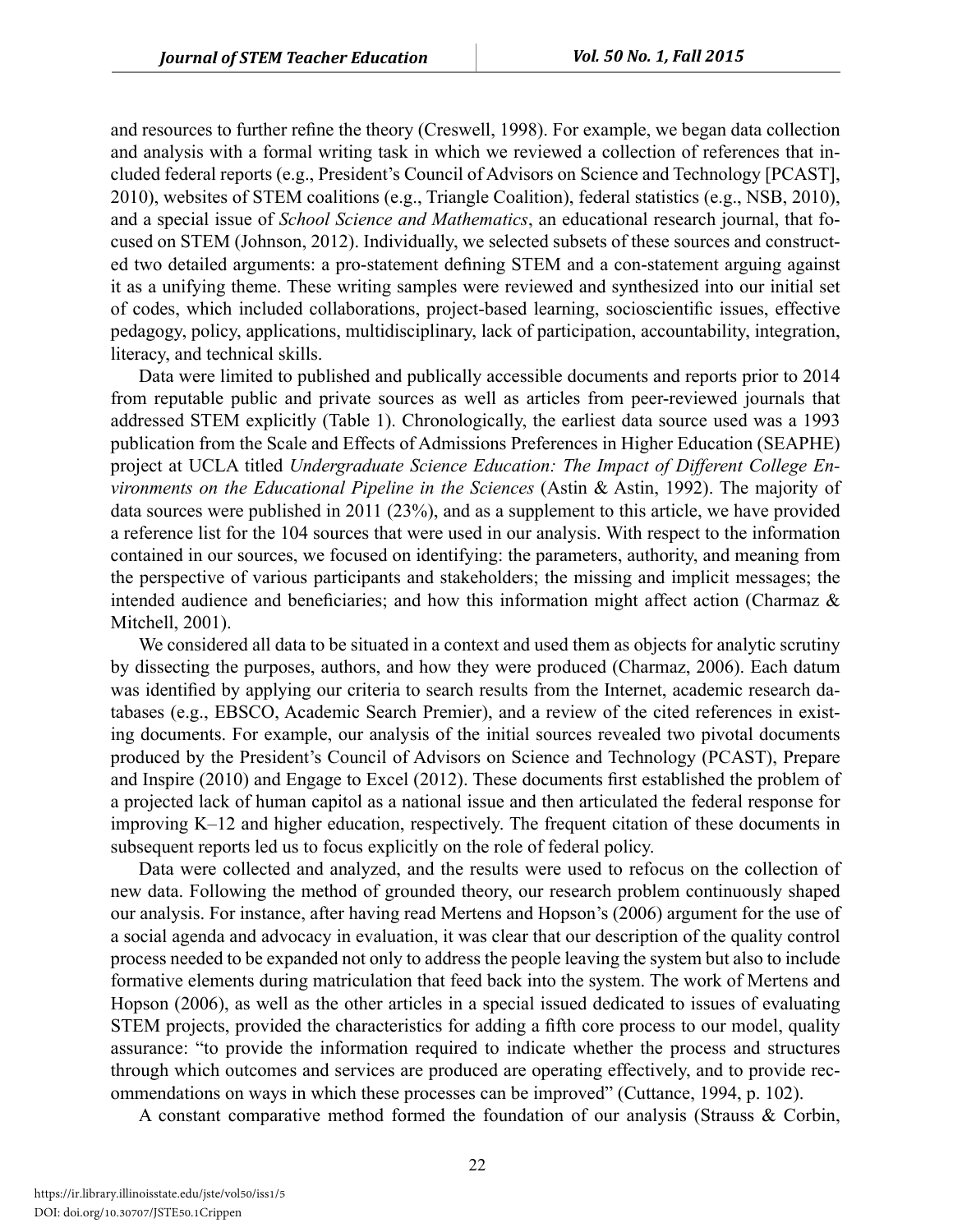1998). We engaged in an ongoing conversation over approximately three months that focused on identifying and evaluating existing and emerging evidence in relation to our argument for a process model and our rationale for the distinction among the processes. The heuristic for our approach, which was consistent with the algorithm provided by Taber (2000), involved seeking data, describing the perspective and processes that were being illustrated, addressing our fundamental questions about what was happening, and then developing theoretical categories in order to understand the information presented in each document (Charmaz, 2006). Each round of coding and discussion focused our analysis and advanced our theoretical sampling.

#### **Analysis Heuristic**

Our analysis proceeded through three phases of coding: open, axial, and selective. Data were first open coded based upon emergent themes. Examples of open codes included: developing technical skills, preparing for future employment, and using strategies to increase achievement. In order to establish the properties of individual codes, each new data source was compared to the previous data source. Open coding led to two key decisions related to the direction of our research: (a) our explicit focus on the role of the federal government in shaping the definition of STEM and (b) our choice to use STEM education synonymously with STEM. Our explicit focus on the role of the government was based upon our recognition of the historical emphasis of federal policy to introduce change in a system in order to create a more literate, competitive, and employable citizenry while addressing a host of national problems (Atkin & Black, 2003). Our decision to use STEM as a synonym for terms such as STEM education arose from our finding that the terms were consistently used across all documents with one or more of the following concepts: an educational problem (Kuenzi, Mathews, & Mangan, 2006), an educational solution (Coble & Allen, 2005), or an education-related outcome (National Research Council [NRC], 2011).

Axial coding involved clustering codes and creating categories such as goals, target audience, and example initiatives. During this phase, we developed our working definition of STEM, which was later used as a vehicle for selective coding. As we characterized the overall activity, our emerging axial codes fell under two main categories: (a) processes related to maintaining the number and diversity of people in the formal educational system and (b) examples of initiatives (i.e., designed activities that were often funded) influencing these processes. As we reviewed the various initiatives, we identified attributes common to the processes and later classified them as possible crosscutting concepts. In order to refine our developing model, the themes expressed in those documents were compared with previous codes and the emerging characteristics of a collection of processes.

Selective coding involved the formal articulation of the core processes and an initial model to represent our developing theory. Resulting from our analysis, we constructed two formal products, a definition of STEM and a model to represent our theory that included five core processes: (1) recruitment, (2) recapture, (3) retention, (4) quality assurance and (5) quality control. As cycles of data collection and analysis were completed, these products were assessed and refined. Thus, our emerging theory guided our ongoing data collection, which served to focus our research and enhance our theory (Taber, 2000). For example, we tested our assumption that all STEM initiatives could be characterized as having a primary focus on one of the five core processes by comparing the model against abstracts for funded projects under the Mathematics and Science Partnership (MSP) program of the National Science Foundation. Finally, we addressed theoretical saturation by presenting our findings in two separate professional venues. Figure 1 illustrates our analytical method by defining the elements of recruitment as one of the five core processes.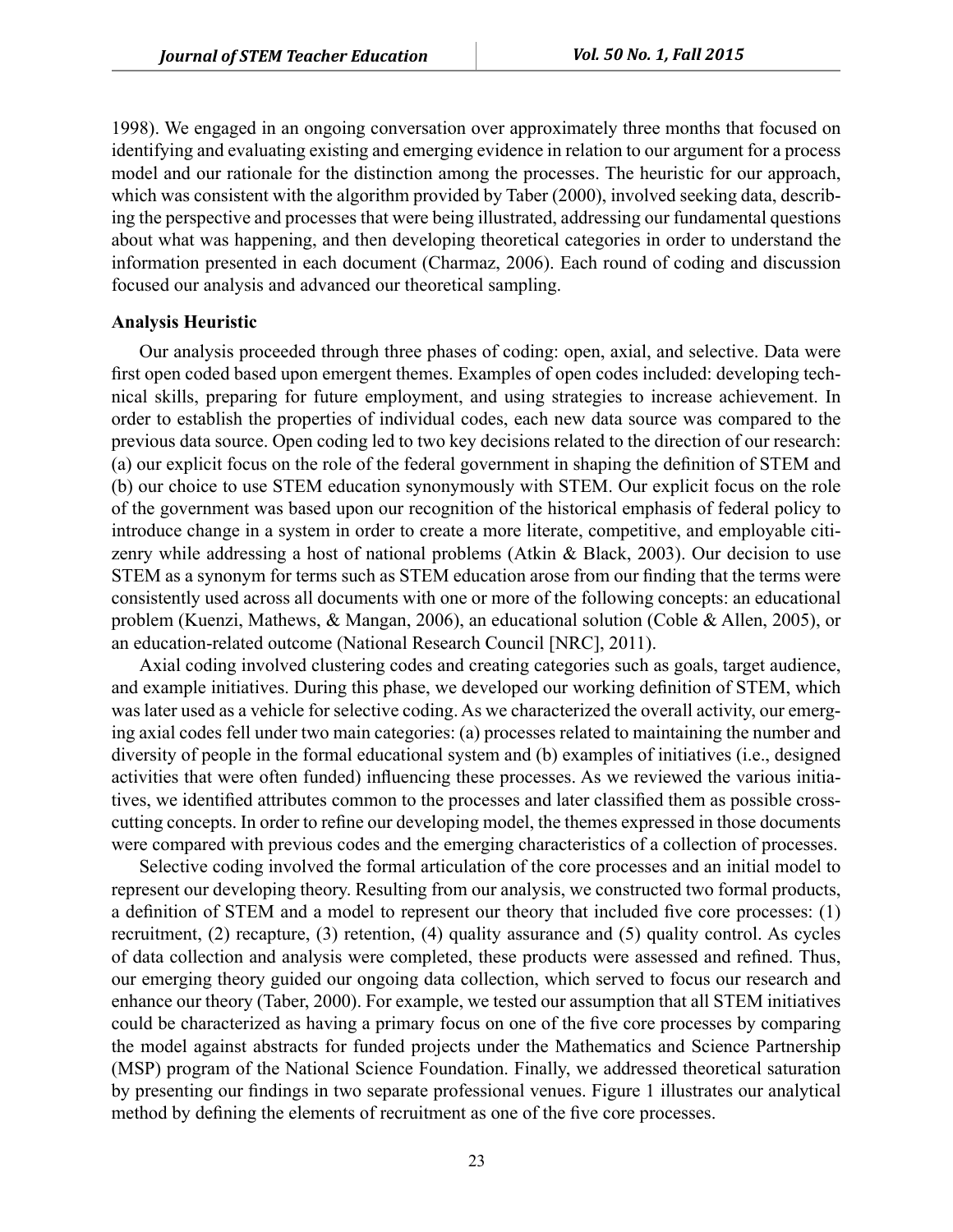| questions<br>Research                                        | Example codes                                                                                                                                                                                                                                                                        | Categories                     | Defining elements of recruitment                                                                                                                                                                                                               |
|--------------------------------------------------------------|--------------------------------------------------------------------------------------------------------------------------------------------------------------------------------------------------------------------------------------------------------------------------------------|--------------------------------|------------------------------------------------------------------------------------------------------------------------------------------------------------------------------------------------------------------------------------------------|
| United States?<br>STEM educa-<br>What defines<br>tion in the | (e.g., internships, research); Inconsistently executing in<br>increase achievement; Emphasizing mathematics and<br>Developing technical skills; Preparing for future em-<br>science education; Providing authentic experiences<br>ployment; Using strategies (i.e., inquiry, PBL) to | Goals                          | literate citizens; Prepare students for postsecondary<br>about who can succeed; Prepare all students to be<br>Increase diversity of those in professions; Create<br>positive identities; Defy prevailing stereotypes<br>study                  |
|                                                              | K-12; Fragmenting into separate disciplines; Inadequate<br>preparation for postsecondary study; Lacking initiatives<br>utilizing research-grounded strategies to increase pres-<br>ence of underrepresented students                                                                 | Target audi-<br>ence           | Pre K-12 students; Students entering undergraduate<br>studies; Underrepresented students                                                                                                                                                       |
| What basic<br>processes<br>compose<br>STEM?                  | ing engaging instruction to increase underrepresented<br>students' access; Curricula connect to society's most<br>pressing relevant issues; Offering students financial<br>Seeking students, encouraging to pursue study; Us-<br>resources<br>incentives and extracurricular         | $\&$ instruction<br>Curriculum | Integrated/interdisciplinary; Coordinated sequenc-<br>Infuse technology; Emphasize formal and applied/<br>and project-based; Cooperative and collaborative;<br>ing of subjects; Sustained instruction; Problem<br>practical knowledge          |
|                                                              |                                                                                                                                                                                                                                                                                      | Current ini-<br>tiatives       | ence Academy; NC School of Science and Math-<br>ploration; Youth Exploring Science (YES); Early<br>Inclusive high schools; IL Mathematics and Sci-<br>ematics; Summer bridge programs; Project Ex-<br>College high schools; Meyerhoff Scholars |
| the STEM<br>processes<br>How are                             | Bolstering readiness through bridge programs; Offering<br>cation; Decreasing time taken to earn college credits;<br>Offering tracks for focused career and technical edu-                                                                                                            | issues and<br>Enduring         | and R&D Need for academically advanced courses<br>in focused schools; Significant financial support for<br>Transparency and accessibility to support scaling                                                                                   |
| related to one<br>another?                                   | extended-day activities; Mentoring with professionals                                                                                                                                                                                                                                | questions                      | postsecondary study to offset low-income back-<br>ground.                                                                                                                                                                                      |
|                                                              | Figure 1. An illustration of the analytical method from research questions to articulation of the defining elements of the process of recruitment.                                                                                                                                   |                                |                                                                                                                                                                                                                                                |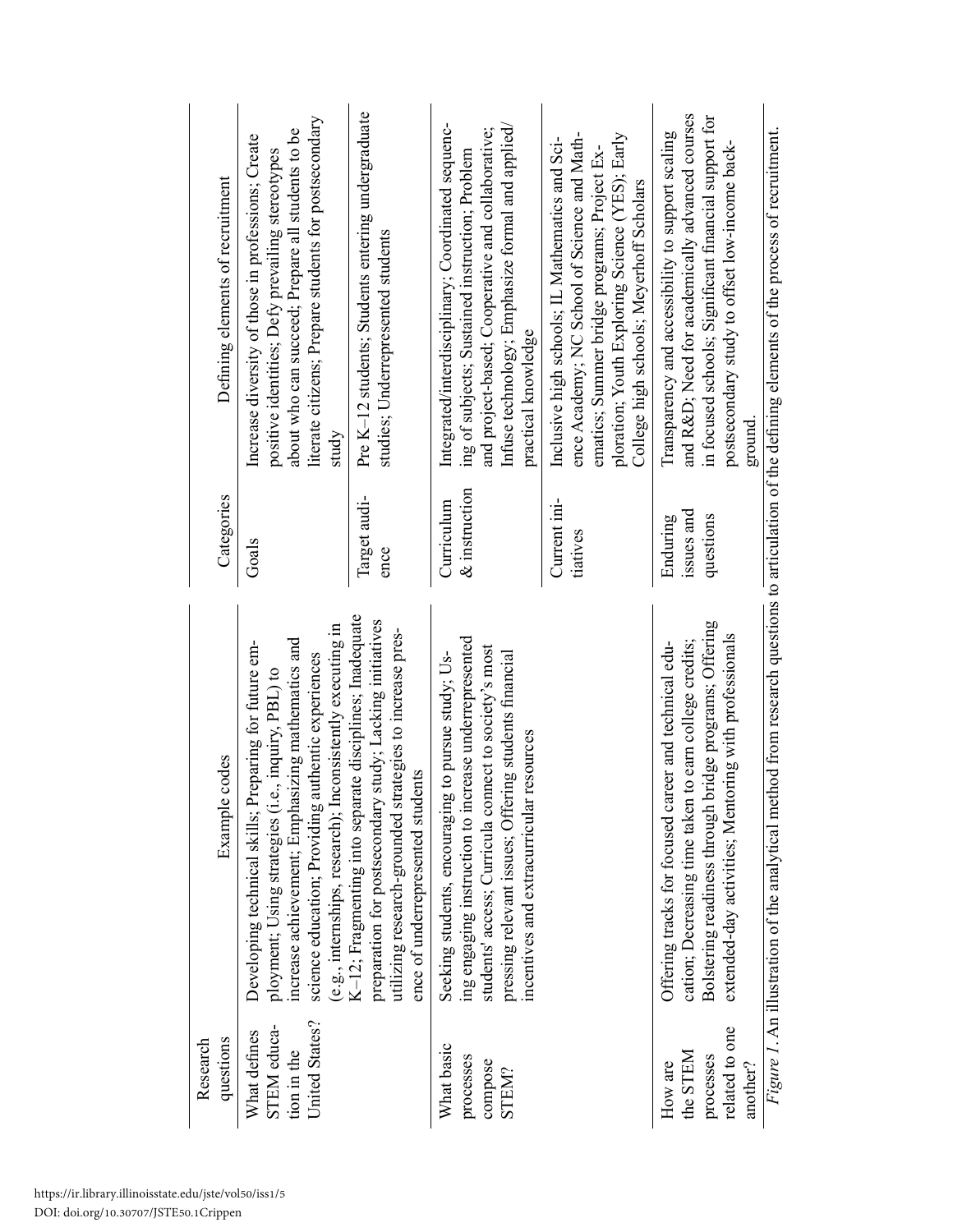We begin our discussion of results with the constructed definition of STEM, one based upon a core idea from our analysis, that STEM is an ill-defined solution to a national problem. This is followed by a description of the five core process model in which each of the processes is detailed and we explain our ideas about relationships among them. Finally, we conclude by discussing future research and development on the components of our model as well as implications for advancing STEM.

#### **Results**

#### **STEM Is a Solution to a Problem**

Highly technical jobs require an ample supply of qualified workers. Because the projected future demand for such jobs outpaces the limited supply of qualified workers, STEM is espoused as a solution to this problem (Coble & Allen, 2005; National Academy of Sciences, National Academy of Engineering, & Institute of Medicine, 2007; Lewis, 2006; Association of American Universities, 2006; Business Roundtable, 2005). In order to sustain economic growth, national security, an informed electorate, and endure as a global leader, the United States needs to further develop and maintain a qualified workforce (Obama, 2011). Economic analysts forecast that the United States will need one million more STEM graduates over the next decade (Langdon, McKittrick, Beede, Khan, & Doms, 2011). These graduates will be working in careers that are difficult to predict, largely due to the influence of technology, and this ambiguity has contributed greatly to the confusion and seemingly lack of focus for STEM. However, there is high confidence that these careers will include K–12 teachers, scientists, engineers, technicians, health care professionals, and higher education faculty (Sommers & Franklin, 2012). According to reports such as *Rising Above the Gathering Storm* (National Academy of Sciences, National Academy of Engineering, & Institute of Medicine, 2007), the economic, technological, and general well-being of the United States is dependent on educational programs that can prepare engineers and scientists for today's innovative and dynamic global economy. Therefore, from a U.S. federal perspective, the goal of STEM is more accurately described as a movement to increase the volume and quality of individuals ready to enter STEM jobs. Though the metaphor is debated (Sanders, 2009), STEM is often described as the pipeline that makes this volume and quality possible (Astin & Astin, 1992; Kuenzi et al., 2006).

The current federal solution to the problem that exemplifies STEM is a goal-directed, long-term systemic strategy utilizing policy and economic incentives to guide and enact a response to the evolving issue (NSB, 2007; Obama, 2011). The goal is a sustainable system that produces and maintains a qualified workforce (Carnegie Corporation of New York/Institute for Advanced Study, Commission on Mathematics and Science Education, 2009; NSB, 2007). Therefore, we offer the following as emergent from our analysis, a definition of STEM that we use synonymously with STEM education:

**STEM** is an enterprise focused on maintaining an adequate number and diversity of students who are in good standing and pursuing a formal academic credential in a field involving the use of science, technology, engineering, or mathematics.

This definition is grounded in our data and has been modified over time as our theory developed. For example, our use of the word *enterprise* is intended to avoid the limitations of the pipeline metaphor (Mervis, 2012) while recognizing that this difficult undertaking includes a collection of disparate entities, requires bold initiative, and involves a degree of risk. Also, we propose that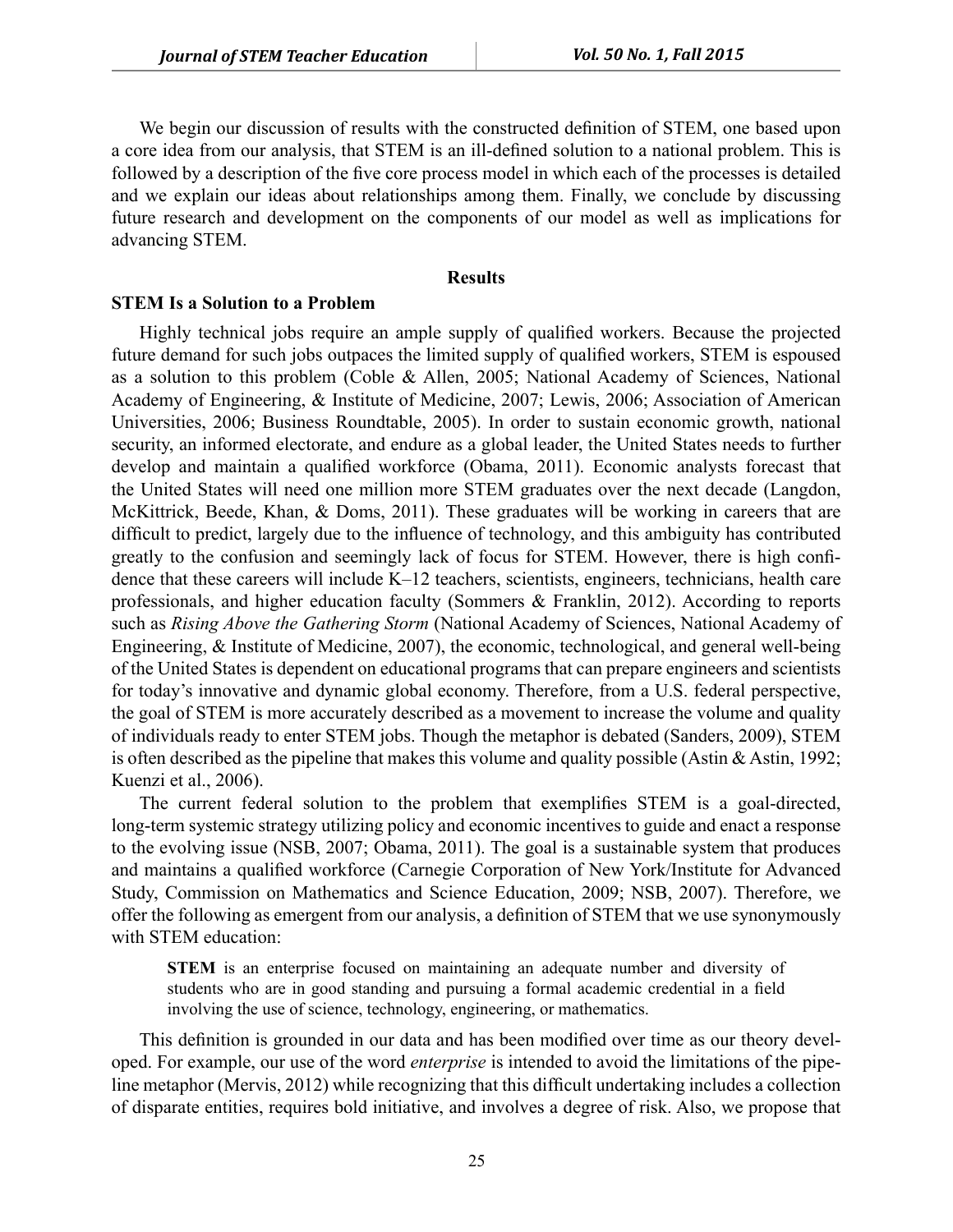the economic climate influences the visibility of STEM, but the enterprise is defined by government policy emerging as output of the political system. Thus, STEM is a sociopolitical entity that is based upon a problem with social ramifications and influences but is also defined and funded through the U.S. political process. The emphasis on the formal academic system and credentialing is consistent with the role of U.S. government but also recognizes the importance of formal learning for supporting our capacity to innovate (PCAST, 2010). Further, a highly educated populace serves the system in two ways: It addresses the problem of an underprepared future workforce, and it also ensures a more educated electorate that is capable of understanding their needs and using their votes to support elected officials that favor maintaining the focus and funding. Our broad and somewhat vague definition for "a formal academic credential in a field" is purposeful and recognizes the ambiguity of projecting future jobs. Thus, the emphasis for a national movement has to be on producing credentialed people for future jobs, not simply qualified people for current jobs (Kuenzi et al., 2006).

#### **The Five Core Process Model**

Figure 2 is a representation of our grounded theory, the five core process model of STEM. This model recognizes the enterprise as consisting of five core processes: recruitment, retention, recapture, quality assurance, and quality control. The model is based upon the enactment of STEM as a function of the formal educational system, consisting of the two primary components, pre-Kindergarten through Grade 12 (preK–12) and higher education (13–20+). The form of the model is partially dictated and defined by the constraint of time and age in the preK–12 component, meaning that once students advance beyond a defined age range they no longer have access to that component of the system. However, assuming that an individual meets the admission requirements, higher education remains open, regardless of age. For the five core process model, this implies that the preK–12 component is linear and strictly defined by age and time but the higher education component is nonlinear and less constrained. The constraint of age underlies the distinction between the processes of recruitment and recapture and how they are applied within our model. The process of *recruitment* emanates from our assumption of a single, first-time career focus and is applicable from preK through the first years of undergraduate education. By defining higher education as including the Grade 20+, we recognize its role across the lifespan for just-in-time training as well as longer term career and workforce education. The process of *recapture* emphasizes the intent of bringing people into the system who are currently involved in another career. The processes of retention, quality assurance and quality control are integral and applicable throughout the enterprise. Table 2 provides an overview of the participants, emphasis, interventions, and programs for each process that are then described in greater detail in the following sections.

| <b>Educational System</b> |                                                  |  | <b>Higher Education</b> |  |
|---------------------------|--------------------------------------------------|--|-------------------------|--|
| Grade Level .             | $ $ PreK   Kindergarten-8   9–12   13–15   15–20 |  |                         |  |

|                      | Recruitment              | Recapture |
|----------------------|--------------------------|-----------|
| Five Core            | Retention                |           |
| Processes<br>of STEM | <b>Quality Assurance</b> |           |
|                      | <b>Quality Control</b>   |           |

*Figure 2.* A model for STEM that includes five core processes in relation to the components and grade levels of the formal educational system. The model illustrates how the processes change as a function of the current or available grade level for a participant.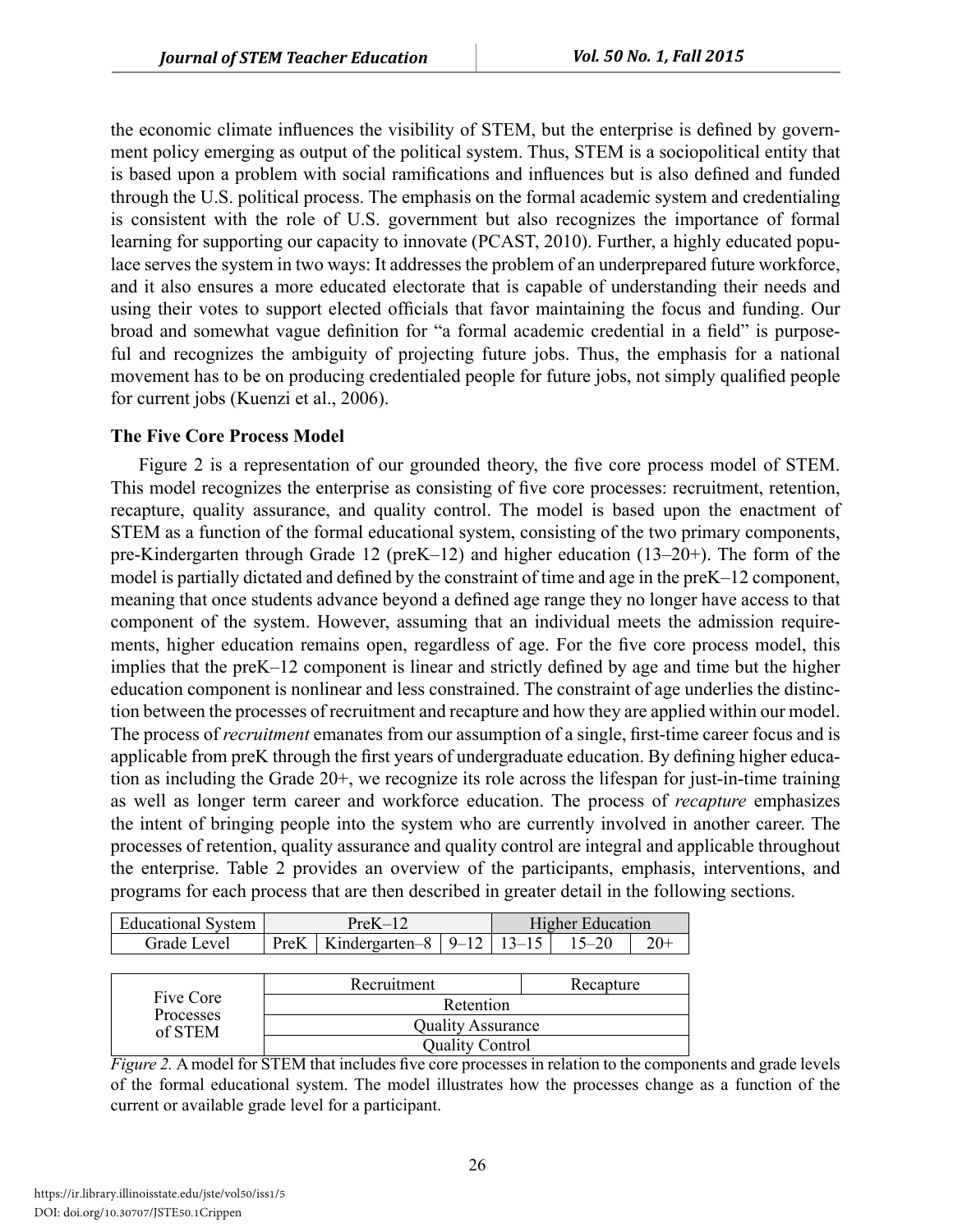| Table 2                   | Overview of the Five Core Processes of STEM                                                   |                                                                                  |                                                                                                                       |                                                                                                                                          |
|---------------------------|-----------------------------------------------------------------------------------------------|----------------------------------------------------------------------------------|-----------------------------------------------------------------------------------------------------------------------|------------------------------------------------------------------------------------------------------------------------------------------|
| Process                   | Participants                                                                                  | Emphasis                                                                         | Nature of interventions                                                                                               | Example program                                                                                                                          |
| Recruitment               | adults; preK through the<br>first years of undergrad-<br>Children to young<br>uate education. | Fostering an interest<br>in STEM as a first-<br>time career.                     | tional programing, delivered<br>Formal and informal educa-<br>outside of school hours.                                | Building Opportunities and Overtures in Sci-<br><http: boost="" sites.duke.edu=""><br/>ence and Technology</http:>                       |
| Recapture                 | Adults                                                                                        | second career<br>affording STEM<br>Publicizing and<br>alternative.<br>as a       | Career and workforce edu-<br>cation.                                                                                  | Fast Forward New Mexico <http: www.<br="">fastforwardnm.org&gt;</http:>                                                                  |
| Retention                 | All ages from preK<br>through adult                                                           | number and diversity<br>Maintaining the<br>of students.                          | targeting known deficiencies<br>Academic support programs<br>and barriers.                                            | <http: www.hightechhigh.org=""></http:><br>High Tech High School                                                                         |
| Quality as-<br>surance    | All ages from preK<br>through adult                                                           | prove the function of<br>Using feedback from<br>evaluation to im-<br>the system. | Just-in-time training focused<br>on maintaining quality. Pro-<br>fessional development.                               | $<$ http://p20.education.uky.edu/><br>Kentucky P20 Innovation Lab                                                                        |
| Quality<br>control        | All ages from preK<br>through adult                                                           | Summative evalua-<br>tion of the system's<br>ability to meet its<br>goals.       | the projected opportunities.<br>and skills of the graduates,<br>the current job market and<br>Assessing the knowledge | <http: publications="" research-<br="" www.bhef.com="">The STEM Research and Policy Brief Series<br/><math>bricks.</math>asp&gt;</http:> |
| across the United States. | Note. This table includes participants, emphasis                                              |                                                                                  |                                                                                                                       | of each process, nature of interventions used within each process, and example programs from                                             |

*Journal of STEM Teacher Education Vol. 50 No. 1, Fall 2015*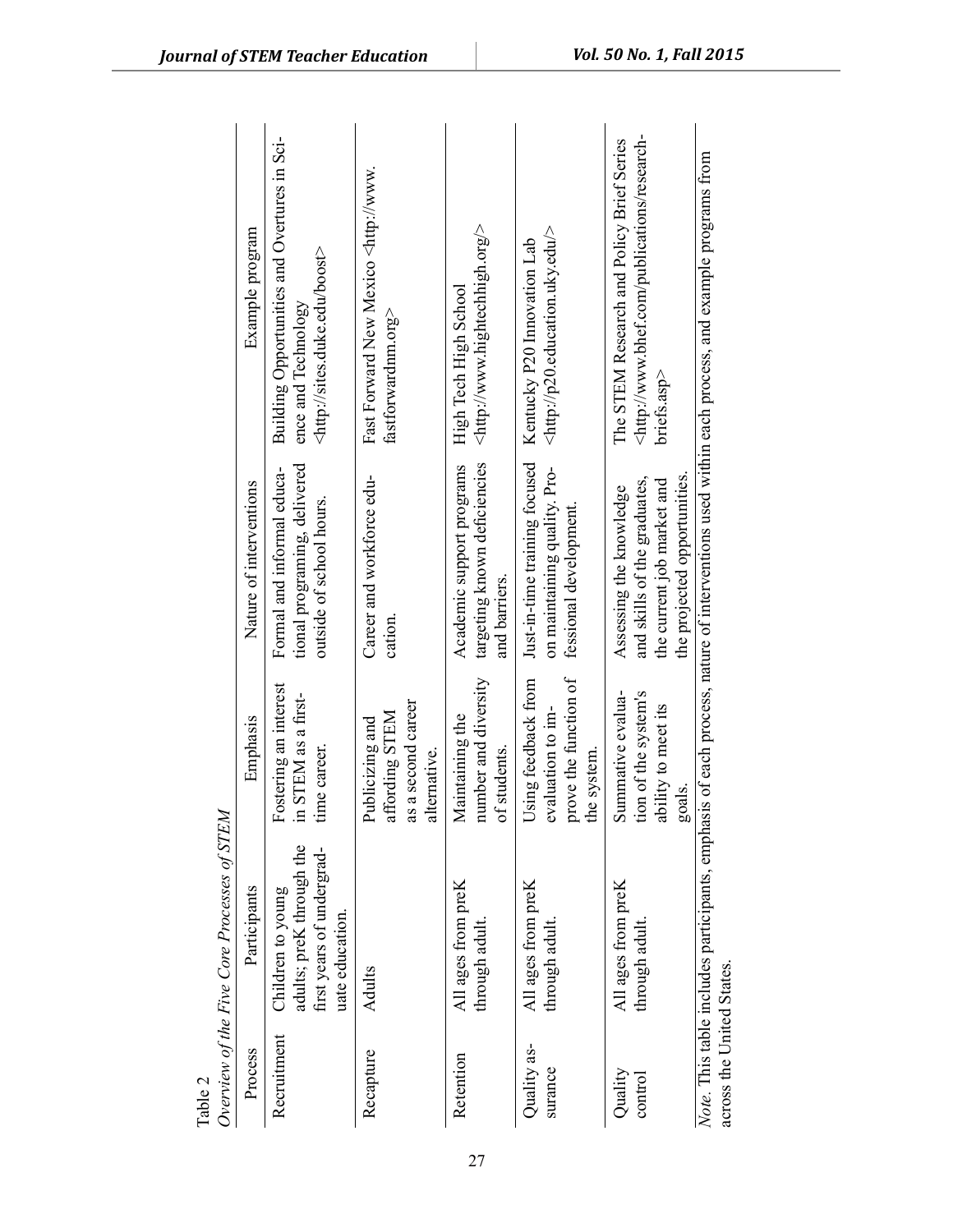Next, we discuss the processes individually, beginning with recruitment and recapture that serve the same goal, to bring learners into STEM. Though similar, the two processes can be differentiated by the applicable range of ages, career background, and potential entry points into the formal education system. These attributes ultimately influence the activities and strategies employed in each process as well as the short and long-term options available to participants.

#### **Recruitment**

Because children and young adults enter and leave STEM over a relatively fixed age range and linear time period, the process of recruitment is unique to preK–12 education and the first years of undergraduate, postsecondary education. Recruitment initiatives aim to increase the number and diversity of people in STEM, prepare students for their future careers, and increase knowledge and achievement (NRC, 2011). To achieve such goals, students are often sought out and actively encouraged to apply to special programs, courses, and schools (Leggon & Pearson, 2009; Schultz et al., 2011).

In response to longstanding achievement disparities stratified by race and socioeconomic status (NAEP, 2009; Aud et al., 2010; National Science Foundation, Division of Science Resources Statistics [NSF], 2011), a large focus of recruitment activities has been on enhancing underrepresented students' interest in STEM (Building Opportunities and Overtures in Science and Technology [BOOST] Science Program, 2012; Project Exploration, 2013; Saint Louis Science Center, Youth Exploring Science Program, 2012). Problem-based learning and project-based learning are often promoted as instructional strategies and curriculum interventions that can serve as a tool for recruitment (Jones, Rasmussen, & Moffitt, 1997; Verma, Dickerson, & McKinney, 2011). Recruitment can occur via targeted strategies (Kaser, 2006; Means, Confrey, House, & Bhanot, 2008), including early college high schools (Early College High School Initiative, 2012; Goldberger, 2008) and bridge programs (Means et al., 2008), or through the use of specific selection criteria. At the postsecondary level, targeted recruitment often includes providing incentives such as stipends, research and mentoring opportunities, enrichment programs, and supplemental instruction to underrepresented students (Schultz et al., 2011).

Similar to recruitment, the recapture process is intended to bring adult students into STEM. With its exclusive focus on adults, a responsive recapture process is a critical component for addressing the inherent ambiguity of projecting future jobs and career opportunities. Unlike recruitment, recapture focuses on recruiting individuals who are outside of a formal education setting and beyond the linear timeframe of K–12 education.

#### **Recapture**

Recapture involves initiatives aimed at encouraging and incentivizing STEM as a means to a viable second career. Recapture is a unique process because it inherently targets nontraditional students. A nontraditional student as one who satisfies one of the following characteristics: older than a typical age, part-time student, full-time worker, having dependents, being a single parent, or being the recipient of a General Education Degree (GED) or high school completion certificate (Aud et al., 2012). Nearly 40% of all college students are classified as nontraditional (Tripp, 2011), and six million college students are 25 or older (U.S. Department of Education, Federal Student Aid, 2015). With such a large percentage classified as nontraditional, institutions and initiatives are focusing on the process of recapture, introducing individuals back into the system or providing them tools to reenter after an initial exit.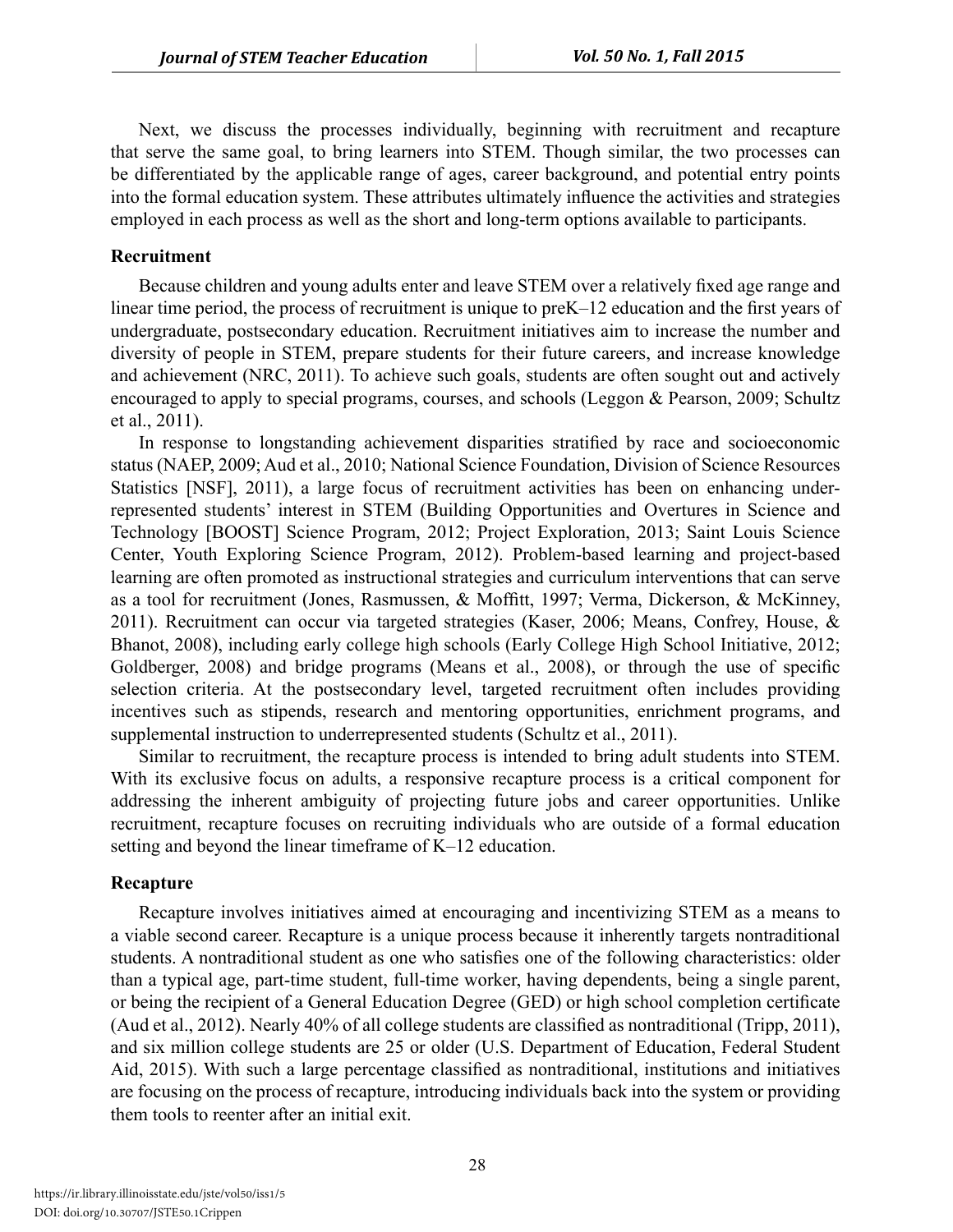Regardless of the reasons for or point of exiting, the process of recapture provides an opportunity for reentry into STEM and the potential for employment. Fulfilling the vision of an access point for the broadest range of adults requires a degree of responsiveness. Entrance requirements, prerequisites and degree completion requirements, such as significant numbers of credit hours, all limit the number of options for participants.

The methods of recapture can vary depending on the point of reentry. The GED is a primary mode of recapture that, since 1942, has provided those who did not obtain a high school diploma with a method of gaining a high school equivalency diploma (GED Testing Service, 2012). Workforce development programs provide training and assistance to job seekers (U.S. Department of Labor, 2012). Certificate and associate degree programs are lengthier than workforce development programs, but they facilitate recapture by allowing the student to earn a credential upon successful completion (Koebler, 2012). Recapture is also appropriate for describing mechanisms for increasing the number of teachers in STEM by encouraging nontraditional learners to pursue alternative certification paths (PCAST, 2010; Thomasian, 2011).

Because of the population served, recapture is closely tied to additional STEM processes. Nontraditional students are far more likely to drop out of college because of family, money, job, or health reasons than their traditional peers (Tripp, 2011). Thus, retention quickly becomes an issue for recaptured students. It is generally regarded as cheaper to retain students than it is to recapture them (Stearns, 2011), so a concerted effort and coordination with recapture and retention is critical. Additionally, quality control studies like the Workforce Innovation Fund can assess the impact and success of the recapture processes for workforce development. For example, enhancing the GED test to better prepare students as they enter college is also part of the quality control process. Though the process of recruitment focuses on a younger audience, initiatives for recruitment and recapture can inform each other reciprocally via the process of quality assurance. While recapture and recruitment serve to attract individuals into STEM and retention serves to keep them in STEM, all three processes are often served by the same strategies and interventions (e.g., project-based learning, enrichment programs, supplemental instruction).

#### **Retention**

Although the processes of recruitment and recapture address a big issue involving the presence of people engaged in STEM, these initiatives pale in comparison to the efforts needed to keep them in STEM, especially for students from underrepresented groups (Lee & Luykx, 2007; NSF, 2011). *Retention* involves deliberate and systematic approaches aimed at sustaining student interest, achievement, and involvement (NRC, 2011). Because this process is important across the spectrum of ages and grade levels, it includes adults and young children. Retention is an often-discussed and well-recognized process of STEM (Sanders, 2009).

Programs that express a concrete vision for educating underrepresented students aim to bring a broader set of learners into advanced STEM (Means et al., 2008; NRC, 2011), create positive identities (Means et al., 2008), defy prevailing stereotypes about who can succeed, and prepare all students to be literate citizens (PCAST, 2010). Such goals are often organized around curricular changes in the school (Means et al., 2008), extended to the local community (Saint Louis Science Center, Youth Exploring Science Program, 2012), and have a specific focus such as medicine (BOOST Science Program, 2012). Retention can also be addressed by preserving highly qualified mathematics and science teachers through financial incentives, professional development, and leadership opportunities (NRC, 2001, 2010).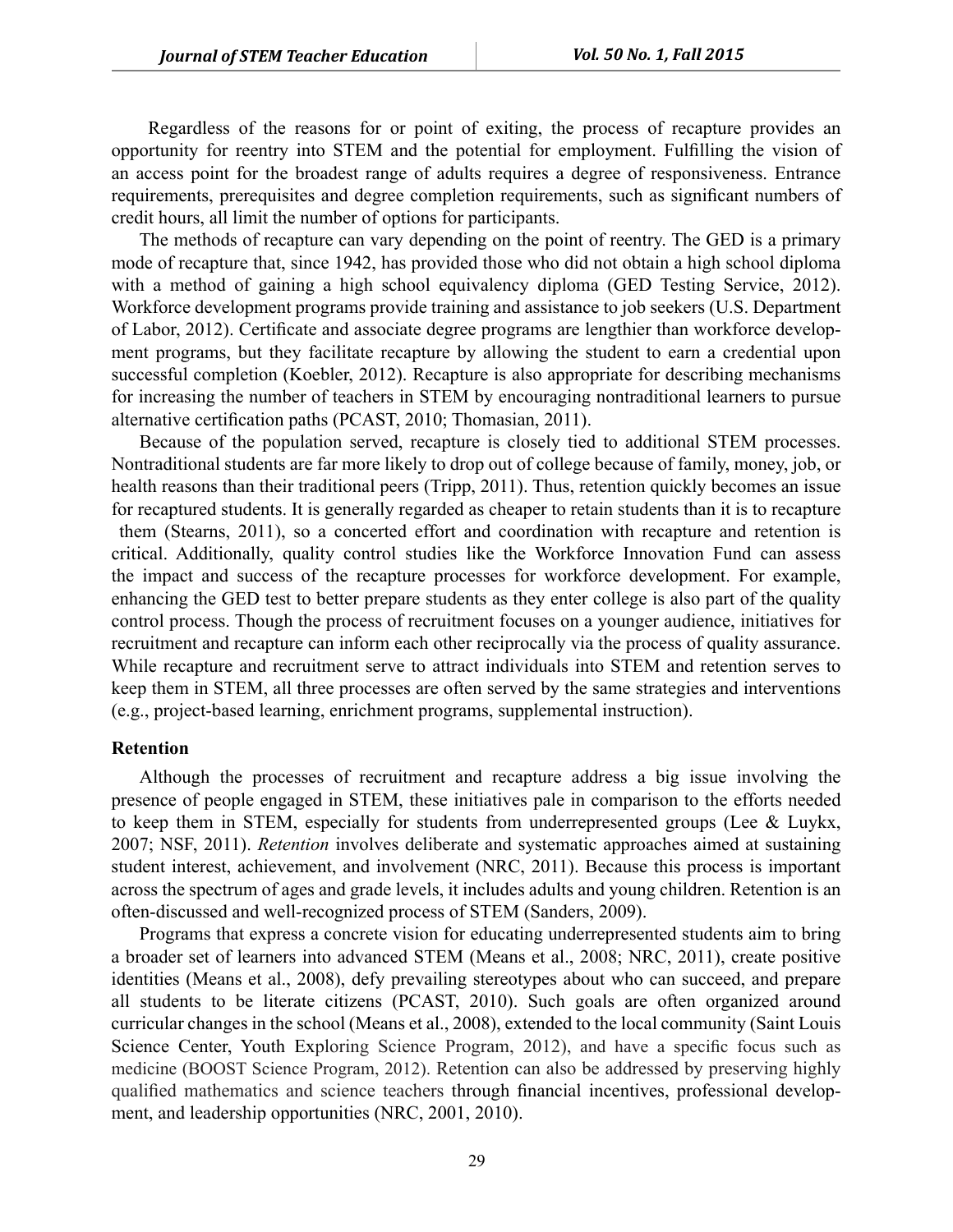#### **Quality Assurance**

Retention, recapture, and recruitment can all be optimized through additional processes that provide feedback on their function, influence on each other, and effectiveness. Thus, the primary functions of evaluation are also recognized in the five core process model of STEM. According to Popham (1993), "Systematic educational evaluation consists of a formal appraisal of the quality of educational phenomena" (p. 7). According to Scriven (1991), "The key sense of the term 'evaluation' refers to the process of determining the merit, worth, or value of something, or the product of that process" (p. 139). Evaluation occurs through two distinct roles: a formative role that identifies areas where a program, teaching condition, or evaluation can be improved (quality assurance) or a summative role that judges the effectiveness of a program, teaching condition, or evaluation (quality control). Our model recognizes both processes as part of STEM.

*Quality assurance* refers to the continued and ongoing assessment of the operation of the processes of recruitment, recapture, and retention, including recommendations for improvement (Cuttance, 1994). Quality assurance is a mechanism for monitoring the aforementioned processes and their associated feedback loops with the intent of addressing error prevention (Confrey & Maloney, 2011). In the context of STEM, quality assurance refers to the continued feedback and adjustments to curricula (Confrey & Maloney, 2011), teacher education (Crespo, 2003; National Council for Accreditation of Teacher Education, Blue Ribbon Panel on Clinical Preparation and Partnerships for Improved Student Learning, 2010), and instructional strategies that serve to better recruit, retain, and recapture individuals (Mark, Cooksy, & Trochim, 2009). Professional development represents the primary vehicle for quality assurance of practicing teachers and administrators (Kazemi & Franke, 2003). Quality assurance is also apparent in the evaluation of STEM-focused schools, ensuring their capacity to meet their recruitment and retention goals (Means et al., 2008). The feedback provided by quality assurance often leads researchers and developers to question their assumptions about the goals and operations of the other processes, thus emphasizing the interrelatedness of the system and the utility of feedback loops.

#### **Quality Control**

*Quality control* is a mechanism for ensuring that an output, product, or service conforms to a predetermined specification and often takes the form of program evaluation (Popham, 1993). For STEM, quality control activities are associated with the creation of project deliverables, verification of the deliverables (e.g., curriculum, programs, instructional methods), evaluation to indicate needed corrective responses, and activity focused on process outputs. Issues of quality control include the lackluster performance of U.S. students on international comparisons of science and mathematics achievement (Gonzales et al., 2004). Additionally, the relatively poor performance of U.S. students in mathematics and science correlates to underprepared teachers, ineffective instructional practices of teachers, out of field teachers, difficulty recruiting and retaining qualified teachers, or lack of advanced coursework (NRC, 2001). Current quality control projects seek to identify the types of curricula being used in schools, the impact of interventions on student achievement, the nature of preservice education, and the current teaching workforce as well as the evaluation process itself (Mertens & Hopson, 2006). In short, quality control assesses the capacity of STEM for producing the needed workforce and includes the skills and expectations from students, teachers, principles, and policy makers.

Together, quality assurance and quality control enable the system to evaluate the internal processes as well as the products it creates. In theory, any discrepancies, inefficiencies, or issues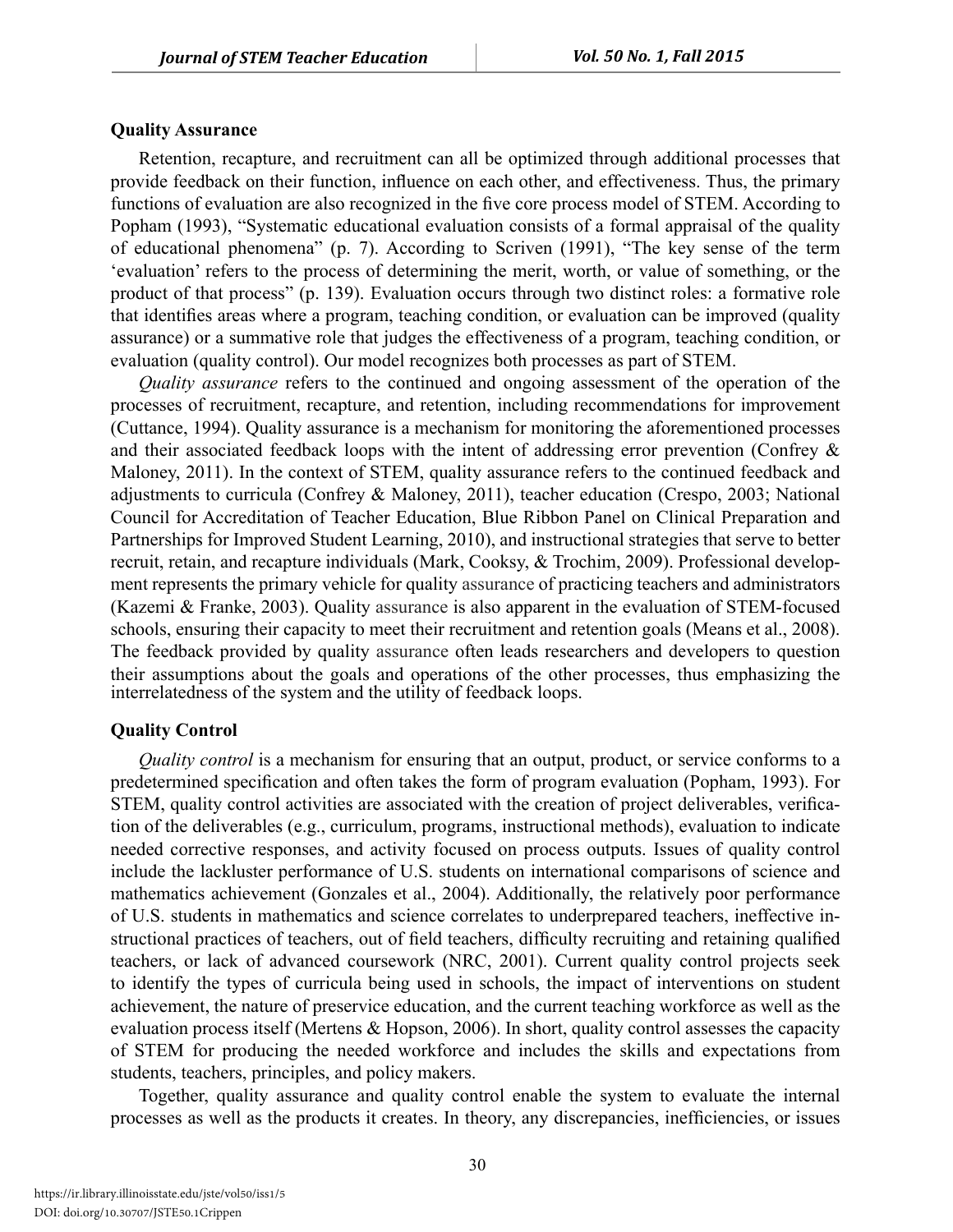are addressed through a feedback loop that supports corrective action. For STEM, this implies changes to the processes of recruitment, recapture, and retention. However, critical issues for both quality processes have been identified. These include a lack of well-qualified evaluators, a lack of valid and reliable instruments to measure the outcomes of interventions, a need for new methods of merging data and analyzing large data sets, limited funding for professional development related to evaluation and equity, and diversity issues (Greene, DeStefano, Burgon, & Hall, 2006; Huffman, Lawrenz, Thomas, & Clarkson, 2006; Katzenmeyer & Lawrenz, 2006; Lawrenz & Huffman, 2006). These issues represent focal points for future research and development for improving both the quality-assessment and quality-control processes of STEM.

#### **STEM Is an Integrated System of Processes**

Our model recognizes STEM as a fully integrated system in which the processes interact in a reciprocal fashion (i.e., include feedback loops). Thus, the primary process of its focus, as well as the degree to which it involves each of the other processes, can define any STEM initiative. For example, an afterschool STEM program may include activities and strategies like interest clubs (e.g., robotics club or mathematics puzzle club) designed to generate student curiosity regardless of their academic standing. Thus, for those students not engaged with STEM, recruitment is the primary process, and for those active in STEM, retention is the primary process. However, a targeted afterschool program with the primary mission of providing tutoring and homework support would feature retention as the primary process. The process of quality assurance, as a means of formative assessment and improvement, would also serve the activities of both example programs secondarily.

Examples of STEM initiatives vary widely and can include formal educational activities like courses, degree programs, and professional development as well as informal activities such as interest clubs, afterschool programs, and outreach activities. Informal events may be perceived as simply intending to serve the public good and thus not a true STEM initiative (Falk & Dierking, 2010). However, our research suggests that the focus of these events is most likely to be recruitment or recapture due to the overarching goals of building interest, promoting the enterprise and encouraging participation (though retention could also be served). For example, the National Science Teachers Association (NSTA) recognizes that learning in informal environments "promote<sup>[s]</sup> an appreciation for and interest in the pursuit of science in school and in daily life" (National Science Teachers Association, 2012, para. 1). Thus, we also define these as STEM initiatives and use the process model to interpret their activities and outcomes. Like the disciplines represented in the STEM, the processes of the five core process model are multidimensional and include procedures (e.g., curriculum and instruction, research and development) that consume resources (e.g., time, money, materials) to serve people as the inputs and outputs.

Before discussing our views on the implications of our model and the processes defined within it, it is important to consider the limitations of our research methods and perspective.

#### **Limitations of the Study**

This study was limited by a number of factors, including those inherent in the methods of grounded theory, our interpretation and application of the process, as well as the nature of STEM itself. Though we did not stipulate a specific time period, we targeted data sources from the recent past (approximately 20 years) and limited them to descriptions of the situation in the United States. Based upon how STEM is discussed in our profession and society, we assumed that it existed as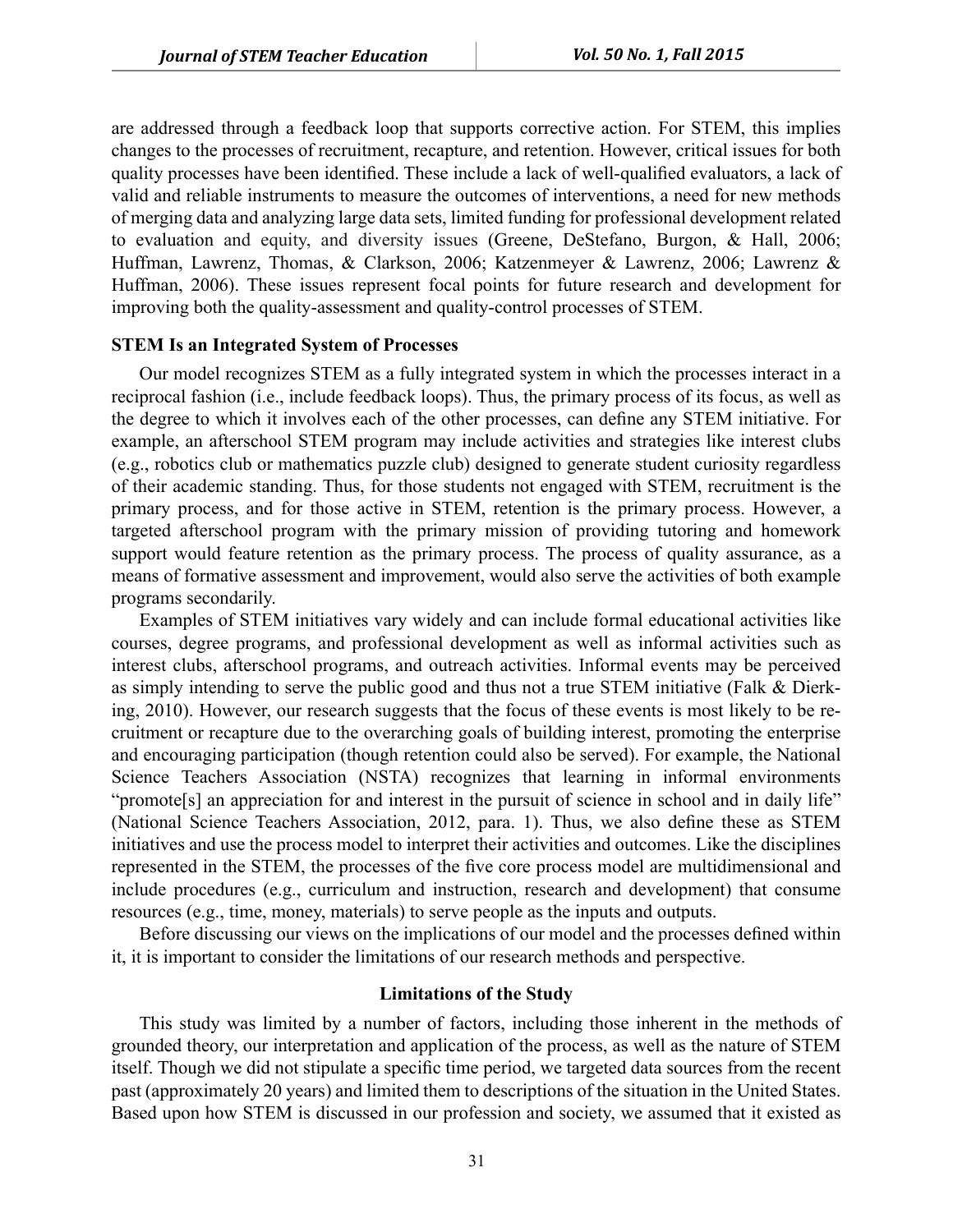a construct and purposefully excluded data that focused on proposals or personal opinions for what STEM is or should be. As an inductive process, the sense making involved in the coding of data in grounded theory relies heavily on the diligence and integrity of the research team. In our case, the tension between our use of purposeful sampling and the validity of our grounded theory was a constant presence. Charmaz (2006) describes this as an unresolved issue in using grounded theory. We addressed the tension with a combination of diligence for critiquing our assumptions, seeking feedback on our ideas from knowledgeable others outside of our research team, and a strategy of accounting for any new STEM initiative that we discovered with our model. As a problem of sociopolitical origin, we recognized that the motivation of participating entities was inherently influenced by political agenda, which is often masked in documents or policy. As part of the inductive nature of grounded theory, we identified this masking and, to the extent possible, made explicit the role of politics in the data. To this end, we relied on our use of the constant comparative method as a means of addressing the influence of politics in the substance of our theory, but the degree of success in this effort remains a limitation to our conclusions.

#### **Implications**

We view the five core process model as having broad implications across the science, technology, engineering, and mathematics disciplines as well as for each of the processes that define the enterprise. The model's potential emanates from its simplicity and seemingly straightforward connection to existing initiatives. However, the utility is more than simple face validity and affirmation of existing approaches and investments. As a representation of the interrelated processes of a system, it serves as the foundation for the construction of new theory that explicates the relationship among the processes, their connectedness and interdependence, and the relationship between the system and the context that it is situated in. Pragmatically, such a model can lead to new ways to organize institutions and society, to teach and learn, and to view and evaluate our engagement and influence on the system. It affords an interpretation of future innovations in any of the five processes for serving participants from all backgrounds. Thus, the five core process model offers utility for fostering innovation, research, and development at the federal, state, institutional, and classroom level.

Important implications result from our finding that all STEM initiatives serve one primary process as well as additional secondary processes within the model. This finding is independent of whether the intent of an initiative has been explicitly stated or clearly defined. For example, a STEM-focused high school may be serving retention without explicitly stating such. Or, this school may have been fashioned with the primary intent of serving retention but has built structures and programing that principally serves recruitment instead of retention. As such, without a clear articulation of the processes that an initiative intends to serve, the potential for a misalignment exists between the operations of a program and its intended goals. A program intending to serve retention would need to provide structures and programing that specifically target the involvement, performance, and achievement of their target student population. These forms of programming would be very different from that which might be used to serve recruitment, emphasizing enrichment, identity formation, and mentoring.

Situated in the five core process model, we contend that all initiatives should be based upon three primary components: (a) a grounding in empirically supported theoretical models; (b) an explicit conceptual framework that defines the relationship between those theoretical frameworks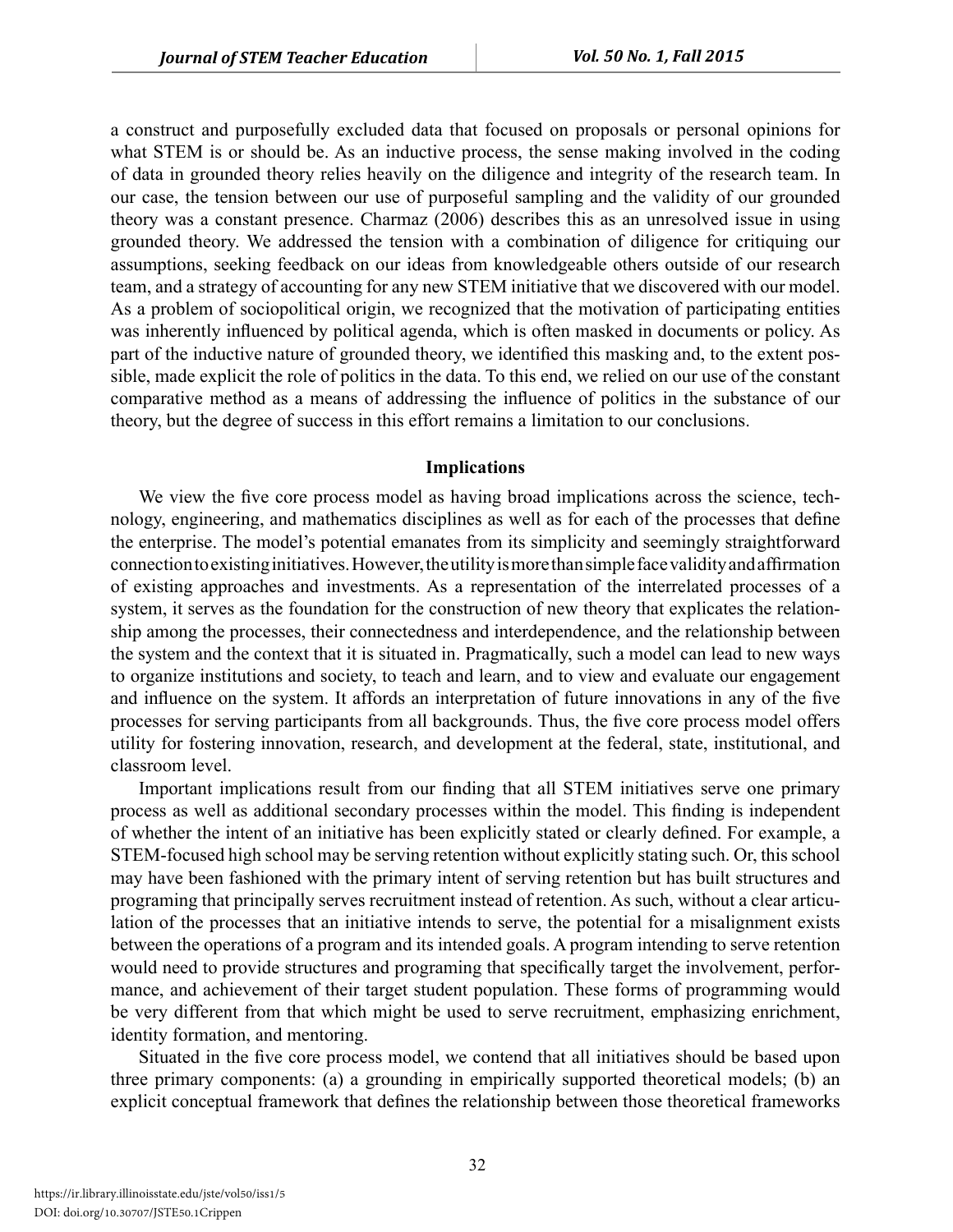and existing program inputs, operations, assumptions, and external factors; and (c) a logic model or theory of action that makes explicit the reasoning and rationale for how interventions are applied and interact in producing the desired outcomes. Including these components ensures that quality assurance is an explicit component of every STEM initiative. We recognize that this perspective is becoming part of standard practice for some programs and funding agencies, such as those at the U.S. Department of Education, but a more widespread application is needed, including new coursework for graduate students as well as training opportunities for existing professionals.

We would expect that any new STEM initiative would clearly articulate the primary process it anticipates influencing and a logical theory of action—based upon what is known about form and function of that process—for how it intends to do so, including an accounting of any ancillary interrelationships among the processes. From the perspective of quality control, this implies a need for the articulation of a conceptual framework as well as the logic inherent to any proposed innovation. Such a requirement would provide a needed dual focus for serving STEM, improving the initiative's potential for effectiveness as well as the capacity for generating new theory. For example, an informal program for children at a museum has a greater potential for effectiveness if the program were designed to serve recruitment, primarily, instead of retention. Such a program could then focus resources on experiential and enrichment activities that build interest and identity instead of retention services like tutoring or academic support that maintain participation in schools.

The five core process model has implications for initiatives related to each of the included processes. For initiatives related primarily to recruitment, recapture, and retention, quality assurance needs to be a required component. Projects such as these would greatly benefit from a more explicit focus on acquiring and using data to assess and improve their operations. Recruitment activities should be more transparent and accessible (Leggon & Pearson, 2009; Mervis, 2006). Recruitment is often comingled with retention, and although this is may be rationalized as appropriate, the focus of different activities within a program should be delimitated based upon their intent and theoretical grounding so that their differential impact can be assessed. The field would benefit from documented effects for specific strategies and programmatic structures that target enrichment, identity formation, and mentoring—in particular, the effectiveness of these strategies for traditionally underrepresented populations of students. All forms of strategies and program structures should be assessed for quality control and, when feasible, appropriately scaled.

Financial constraints impede certain populations of students from participating in STEM because the cost of pursuing a postsecondary degree is often greater than other majors (Schultz et al., 2011). This issue could be addressed with new interventions that target retention and recapture of underrepresented students. Fast Forward New Mexico, a program providing free Internet training for residents who do not otherwise have access to or cannot use Internet resources, is an example of such an intervention. The program aims to provide digital literacy skills and awareness of the power of online resources to those who participate. Although these skills do not necessarily point learners toward a particular job, the project relies on a "documented link between broadband deployment, jobs, and output growth" (Fast Forward New Mexico, 2012, p. 1). In addition, diversity needs to be assessed continually as part of the quality control process. Without explicitly emphasizing diversity as a dimension of quality control, we run the risk of over emphasizing volume and throughput (i.e., sheer numbers) as the primary predictor of recruitment, recapture and retention. Initiatives for recruitment and recapture should be coupled to efforts for retention. Generating student interest is only the first step; sustaining this interest while also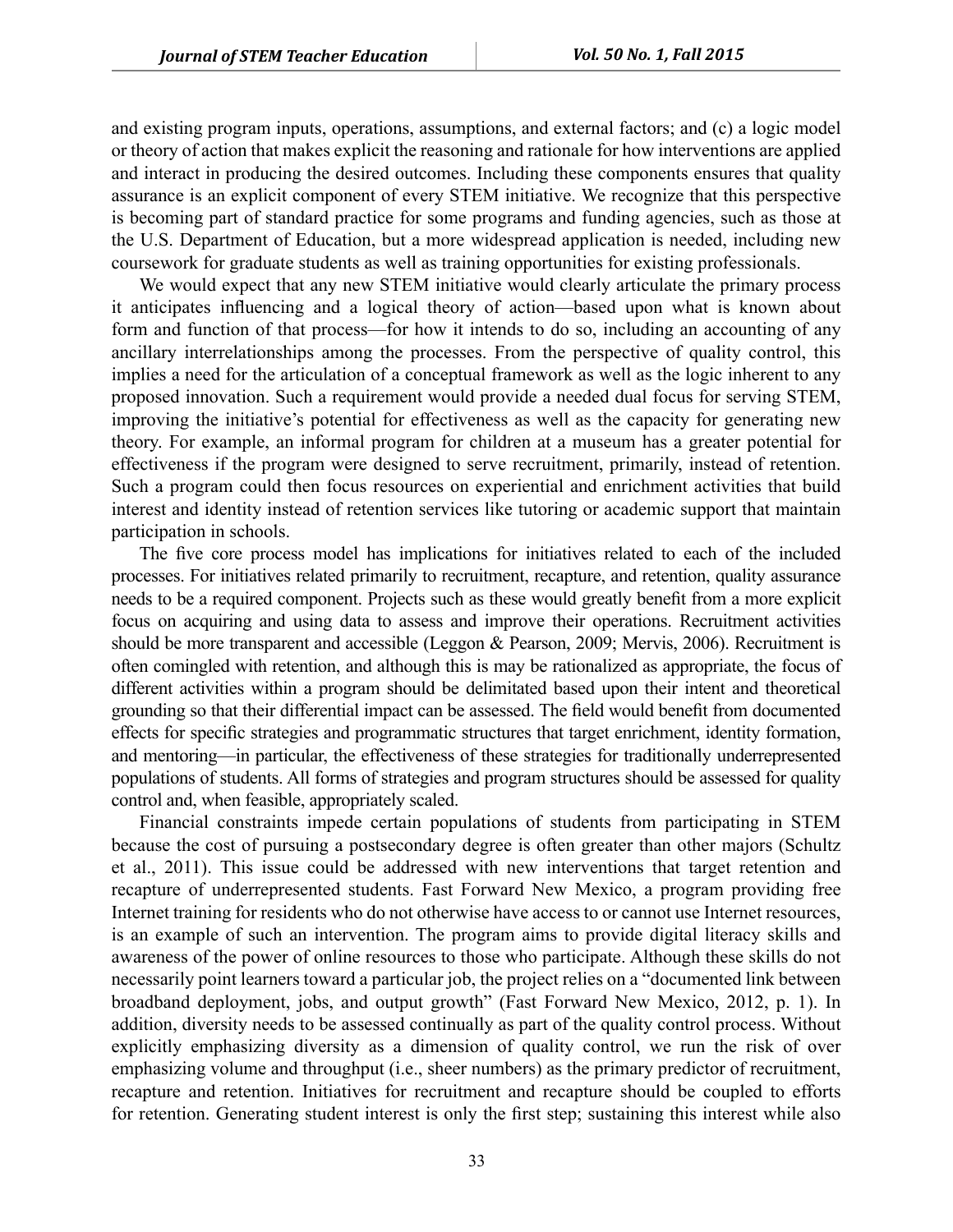building knowledge and skills is challenging and can quickly become an issue (Hidi & Renninger, 2006). In turn, this implies that retention initiatives should be more tightly coupled to efforts for quality assurance, acquiring and using data to improve the likelihood of achieving their goals and outcomes.

We need to better understand how to recapture adults of all demographics back into the system, the motivations and aspirations of recaptured students, and models for appropriate, supportive educational experiences for recaptured students. Because people displaced from the formal educational system represent the largest available cache of human capitol (Tripp, 2011), recapture and retention are processes in need of research and development. Based upon their maturity, life situation, and prospective lack of success with the disciplines (Baldwin, 2009), this population of students is expected to need alternative forms of education and tight coupling of retention to recapture (Lamos, Simon, Waits, Fulton, & Bird, 2010). Further, a thoughtful application of quality assurance to a concerted effort and coordination between recapture and retention can be mutually informative for all processes.

Project evaluation for all STEM initiatives needs to include an explicit blend of quality assurance and quality control components. For example, projects need to be designed to include meaningful assessments throughout their lifespan that offer the potential for redesign. To this end, design-based research with iterative cycles of design-evaluation-redesign offers tremendous potential (Confrey, 2006; Kelly, Lesh, & Baek, 2008). Evaluation that views STEM as a system and considers the relationships among the processes would be most informative. With a systems perspective, efficiency, cost–benefit analysis, and sustainability are all appropriate metrics for assessing quality. In addition, quality assurance and control need to assess the financial impact of funded initiatives on the outputs of recruitment, recapture, and retention. All initiatives must successfully draw in and retain a volume of diverse students. Any initiative that does not account for underrepresented students runs the risk of resulting in a decrease in the overall volume of students or an unpredicted change in the type of students pursuing a credential, thus having the opposite of the intended effect.

#### **Conclusion**

Using grounded theory methods to synthesize and interpret the federal perspective, this study defined STEM as a model that includes five core processes that interact to support the system in achieving its goal of producing a qualified future workforce. Defining STEM in terms of a process model affords an opportunity to advance research and development by moving beyond the rhetoric about what STEM should be to first recognizing it as a formal, logical system that is intended to bring about an important outcome—improving the quantity and quality of the future workforce. Such a model has implications for advancing the overall goals of STEM as well as further research and development on the components of the model itself.

#### **References**

- Astin, A. W., & Astin, H. S. (1992). *Undergraduate science education: The impact of different college environments on the educational pipeline in the sciences*. Los Angeles, CA: Higher Education Research Institute.
- Atkin, J. M., & Black, P. (2003). *Inside science education reform: A history of curricular and policy change*. New York, NY: Teachers College Press.
- Aud, S., Hussar, W., Johnson, F., Kena, G., Roth, E., Manning, E., . . . Zhang, J. (2012). *The condition of education 2012* (NCES 2012-045). Washington, DC: U.S. Department of Education, National Center for Education Statistics. Retrieved from http://nces.ed.gov/pubs2012/2012045.pdf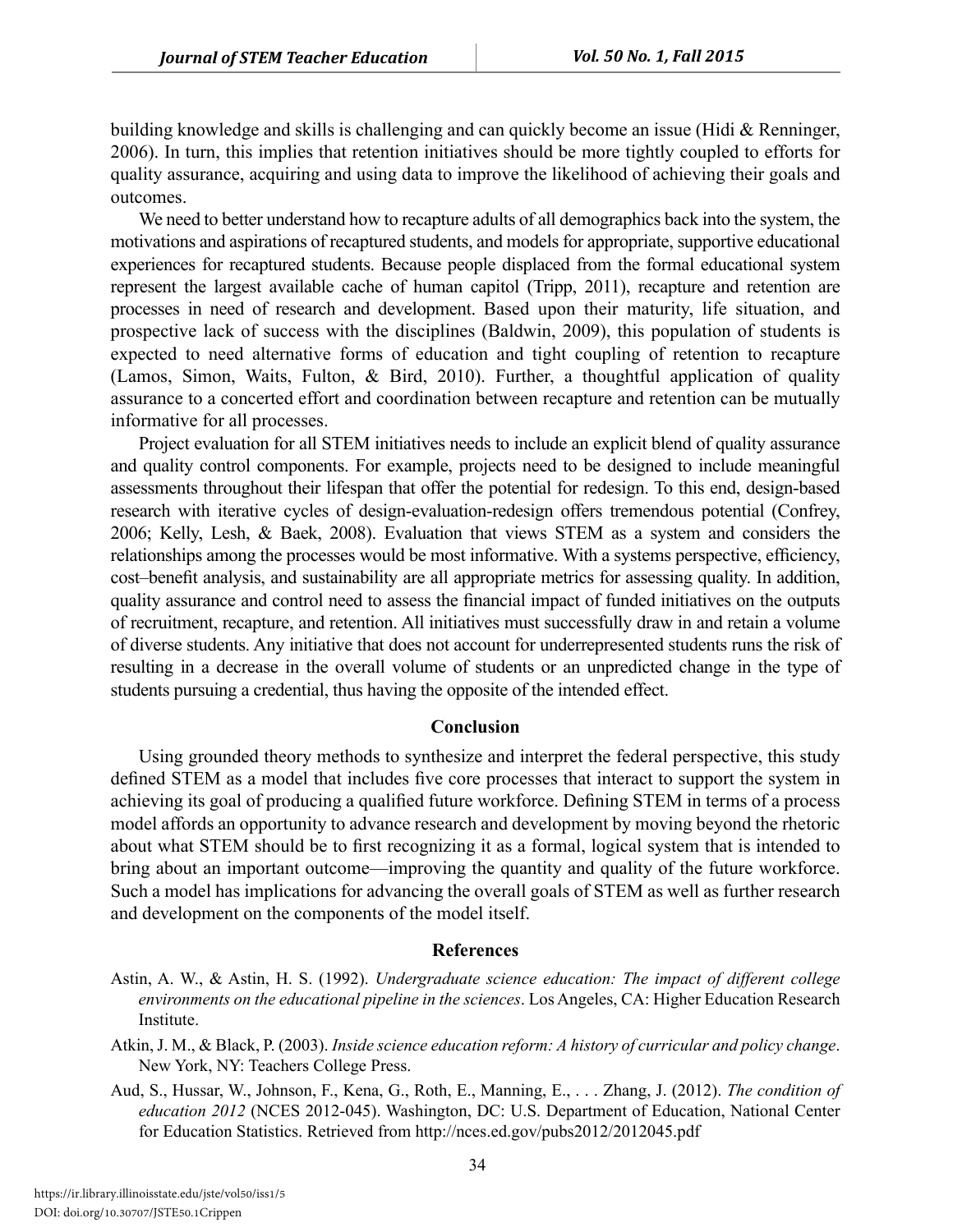- Aud, S., Hussar, W., Planty, M., Snyder, T., Bianco, K., Fox, M. A., . . . Drake, L. (2010). *The condition of education 2010* (NCES 2010-028). Washington, DC: National Center for Education Statistics, Institute of Education Sciences, U.S. Department of Education. Retrieved from http://nces.ed.gov/pubs2010/2010028.pdf
- Baldwin, R. G. (2009). The climate for undergraduate teaching and learning in STEM fields. *New Directions for Teaching and Learning*, 2009(117), 9–17. doi:10.1002/tl.340
- Breiner, J. M., Harkness, S. S., Johnson, C. C., & Koehler, C. M. (2012). What is STEM? A discussion about conceptions of STEM in education and partnerships. *School Science and Mathematics, 112*(1), 3–11. doi:10.1111/j.1949-8594.2011.00109.x
- Building Opportunities and Overtures in Science and Technology (BOOST) Science Program. (2012). *About BOOST.* Retrieved from http://sites.duke.edu/boost/about-boost/
- Bybee, R. W. (2010). Advancing STEM education: A 2020 vision. *Technology and Engineering Teacher, 70*(1), 30–35. Retrieved from http://www.iteea.org/Publications/TTT/sept10.pdf
- Bybee, R. W. (2010, August 27). What is STEM education? *Science,* 329(5995), 996. doi:10.1126/ science.1194998
- Carnegie Corporation of New York/Institute for Advanced Study, Commission on Mathematics and Science Education. (2009). *The opportunity equation: Transforming mathematics and science education for citizenship and the global economy*. New York, NY: Author. Retrieved from http://carnegie.org/ fileadmin/Media/Publications/PDF/OpportunityEquation.pdf
- Charmaz, K. (2006). *Constructing grounded theory: A practical guide through qualitative analysis*. London, England: Sage.
- Charmaz, K., & Mitchell, R. G. (2001). An invitation to grounded theory in ethnography. In P. Atkinson, A. Coffey, S. Delamont & L. Lofland (Eds.), *Handbook of ethnography* (pp. 160–174). London, England: Sage.
- Coble, C., & Allen, M. (2005*). Keeping America competitive: Five strategies to improve mathematics and science education*. Denver, CO: Education Commission of the States.
- Confrey, J. (2006). The evolution of design studies as methodology. In R. K. Sawyer (Ed.), *The Cambridge handbook of the learning sciences* (pp. 135–151). New York, NY: Cambridge University Press. doi:10.1017/CBO9780511816833.010
- National Science and Technology Council, Committee on STEM Education. (2013). *Federal science, technology, engineering, and mathematics (STEM) Education: 5-year strategic plan*. Washington, DC: Author.
- Confrey, J., & Maloney, A. (2011, May). *Engineering [for] effectiveness in mathematics education: Intervention at the instructional core in an era of common core standards.* Paper prepared for the workshop of the Committee on Highly Successful Schools or Programs for K–12 STEM Education, National Research Council, Washington, DC. Retrieved from http://sites.nationalacademies.org/cs/ groups/dbassesite/documents/webpage/dbasse\_073320.pdf
- Crespo, S. (2003). Learning to pose mathematical problems: Exploring changes in preservice teachers' practices. *Educational Studies in Mathematics, 52*(3), 243–270. doi:10.1023/A:1024364304664
- Creswell, J. W. (1998). *Qualitative inquiry and research design: Choosing among five traditions*. Thousand Oaks, CA: Sage.
- Cuttance, P. (1994). Quality assurance in education systems. *Studies in Educational Evaluation, 20*(1), 99–112. doi:10.1016/S0191-491X(00)80008-5
- Early College High School Initiative. (2012). *Overview and FAQ.* Retrieved from http://www.earlycolleges. org/overview.html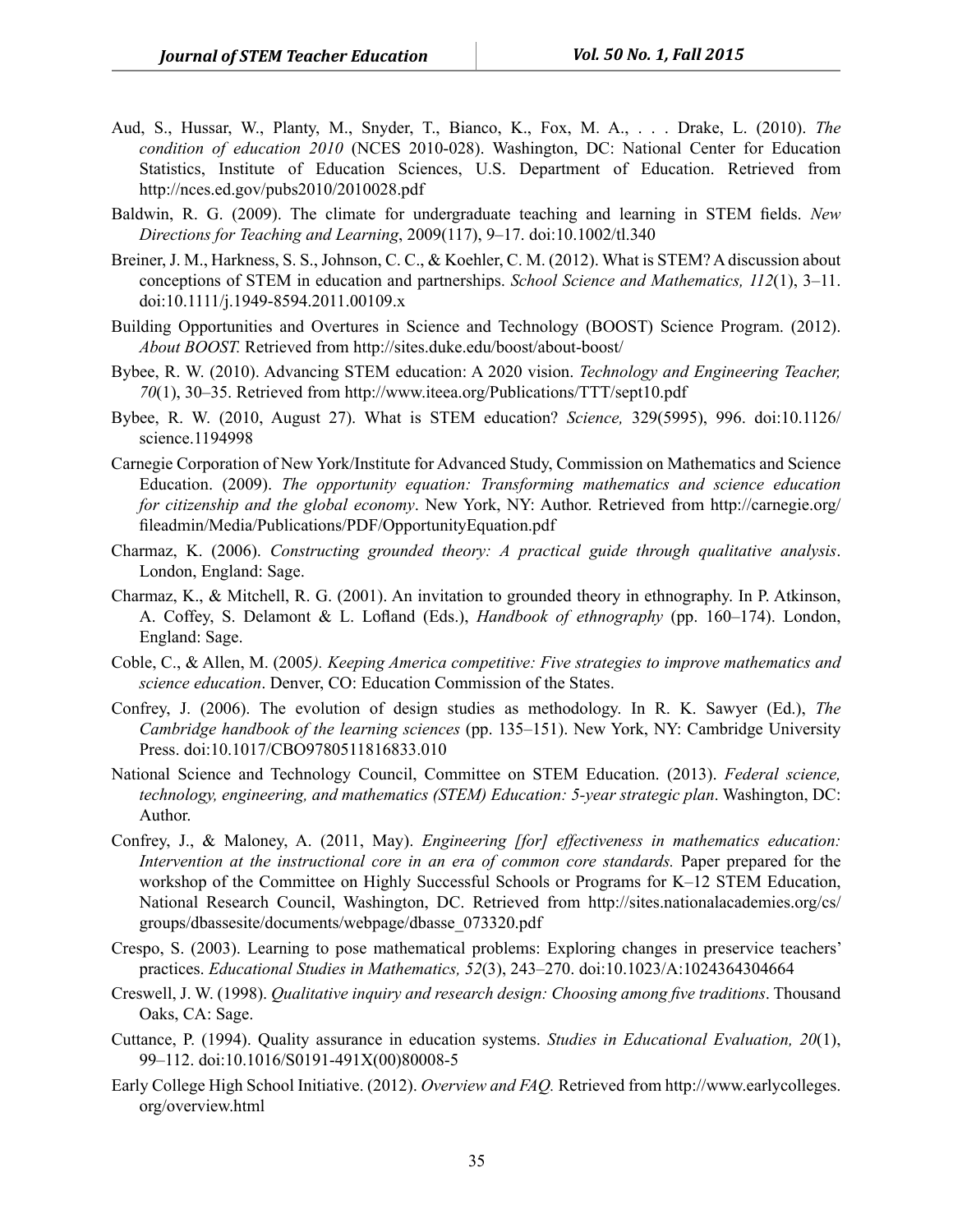- Eberle, F. (2011, January 11). Getting to the root of STEM [Web log post]. Retrieved from http://nstacommunities.org/blog/2011/01/11/getting-to-the-root-of-stem/
- Falk, J. H., & Dierking, L. D. (2010). The 95 percent solution: School is not where most Americans learn most of their science. *American Scientist, 98*(6), 486–493. Retrieved from http://www.americanscientist.org/issues/feature/2010/6/the-95-percent-solution

Fast Forward New Mexico. (2012). *About*. Retrieved 12/1, 2014, from http://www.fastforwardnm.org/about

- GED Testing Service. (2012). *History of GED tests.* Retrieved from http://www.gedtestingservice.com/ educators/history
- Goldberger, S. (with Bayerl, K.). (2008). *Beating the odds: The real challenges behind the math achievement gap—And what high-achieving schools can teach us about how to close it.* Boston, MA: Jobs for the Future. Retrieved from http://www.jff.org/sites/default/files/publications/ BeatingOdds031108.pdf
- Gonzales, P., Guzmán, J. C., Partelow, L., Pahlke, E., Jocelyn, L., Kastberg, D., & Williams, T. (2004). *Highlights from the Trends in International Mathematics and Science Study (TIMSS) 2003*  (NCES 2005–005). Washington, DC: U.S. Government Printing Office. Retrieved from http://nces. ed.gov/pubs2005/2005005.pdf
- Greene, J. C., DeStefano, L., Burgon, H., & Hall, J. (2006). An educative, values-engaged approach to evaluating STEM educational programs. *New Directions for Evaluation, 2006*(109), 53–71. doi:10.1002/ev.178
- Herschbach, D. R. (2011). The STEM initiative: Constraints and challenges. *Journal of STEM Teacher Education, 48*(1), 96–122. Retrieved from http://scholar.lib.vt.edu/ejournals/JSTE/v48n1/pdf/ herschbach.pdf
- Hidi, S., & Renninger, K. A. (2006). The four-phase model of interest development. *Educational Psychologist, 41*(2), 111–127. doi:10.1207/s15326985ep4102\_4
- Huffman, D., Lawrenz, F., Thomas, K., & Clarkson, L. (2006). Collaborative evaluation communities in urban schools: A model of evaluation capacity building for STEM education. *New Directions for Evaluation, 2006*(109), 73–85. doi:10.1002/ev.179
- Johnson, C. C. (2012). Letter from the editor: Four key premises of STEM. *School Science and Mathematics, 112*(1), 1–2. doi:10.1111/j.1949-8594.2011.00115.x
- Jones, B. F., Rasmussen, C. M., & Moffitt, M. C. (1997). *Real-life problem solving: A collaborative approach to interdisciplinary learning*. Washington, DC: American Psychological Association.
- Kaser, J. S. (2006). *Mathematics and science specialty high schools serving a diverse student body: What's different?* Pittsburg, PA: Learning Research and Development Center, University of Pittsburgh. Retrieved from http://ifl.pitt.edu/index.php/download/index/msshssadsb
- Katehi, L., Pearson, G., & Feder, M. (2009). The status and nature of K–12 engineering education in the United States. *The Bridge: Linking Engineering and Society*, 39(3), 5–10.
- Katzenmeyer, C., & Lawrenz, F. (2006). National Science Foundation perspectives on the nature of STEM program evaluation. *New Directions for Evaluation, 2006*(109), 7–18. doi:10.1002/ev.175
- Kazemi, E., & Franke, M. L. (2003). *Using student work to support professional development in elementary mathematics: A CTP working paper*. Seattle, WA: Center for the Study of Teaching and Policy, University of Washington. Retrieved from http://depts.washington.edu/ctpmail/PDFs/ Math-EKMLF-04-2003.pdf
- Kelly, A. E., Lesh, R. A., & Baek, J. Y. (Eds.). (2008). *Handbook of design research methods in education: Innovations in science, technology, engineering, and mathematics learning and teaching*. New York, NY: Routledge.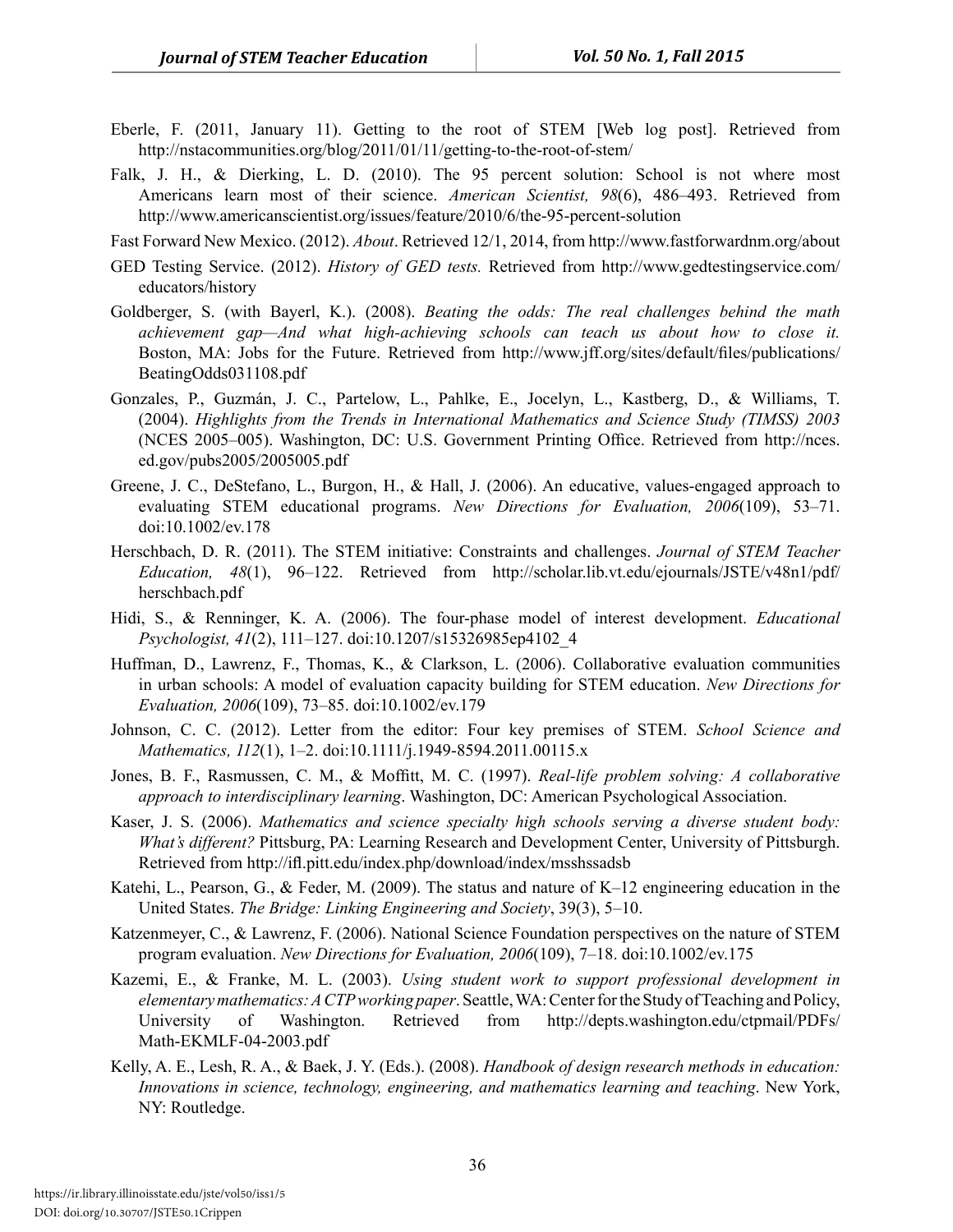- Kuenzi, J. J., Mathews, C. M., & Mangan, B. F. (2006). *Science, technology, engineering, and mathematics (STEM) education issues and legislative options*. Washington, DC: Congressional Research Service, Library of Congress. Retrieved from http://research.policyarchive.org/2835.pdf
- Krogstie, J. (2012). Perspectives to process modeling—A historical overview. In I. Bider, T. Halpin, J. Krogstie, S. Nurcan, E. Proper, R. Schmidt, P. Soffer & S. Wrycza (Eds.), *Lecture Notes in Business Information Processing: Vol 113. Enterprise, Business-Process and Information Systems Modeling* (pp. 315–330). Berlin, Germany: Springer-Verlag. doi:10.1007/978-3-642-31072-0\_22
- Lamos, E., Simon, M., Waits, M. J., Fulton, B., & Bird, K. (2010). *A sharper focus on technical workers: How to educate and train for the global economy*. Washington, DC: National Governors Association Center for Best Practices. Retrieved from http://www.nga.org/files/live/sites/NGA/files/ pdf/1007TECHNICALWORKERS.PDF
- Langdon, D., McKittrick, G., Beede, D., Khan, B., & Doms, M. (2011). *STEM: Good jobs now and for the future* (ESA Issue Brief No. 03-11). Washington, DC: U.S. Department of Commerce, Economics and Statistics Administration. Retrieved from http://www.esa.doc.gov/sites/default/files/ stemfinalyjuly14\_1.pdf
- Lantz, H. B., Jr. (2009). *Science, technology, engineering, and mathematics (STEM) education: What form? What function?* Retrieved from http://www.currtechintegrations.com/pdf/STEMEducationArticle.pdf
- Lawrenz, F., & Huffman, D. (2006). Methodological pluralism: The gold standard of STEM evaluation. *New Directions for Evaluation, 2006*(109), 19–34. doi:10.1002/ev.176
- Lee, O., & Luykx, A. (2007). Science education and student diversity: Race/ethnicity, language, culture, and socioeconomic status. In S. K. Abell, & N. G. Lederman (Eds.), *Handbook of research on science education* (pp. 171–197). Mahwah, NJ: Lawrence Erlbaum Associates.
- Leggon, C., & Pearson, W., Jr. (2009). Assessing programs to improve minority participation in STEM: What we know and what we need to know. In R. G. Ehrenberg, & C. V. Kuh (Eds.), *Doctoral education and the faculty of the future* (pp. 160–174). Ithaca, NY: Cornell University Press.
- Lewis, J. A. (2006). *Waiting for Sputnik: Basic research and strategic competition*. Washington, DC: Center for Strategic and International Studies.
- Mangan, K. (2013, February 11). Community colleges respond to demand for STEM graduates. *Chronicle of Higher Education.* Retrieved from http://chronicle.com/article/Work-Force-Demand-for-STEM/137231/
- Mark, M. M., Cooksy, L. J., & Trochim, W. M. K. (2009). Evaluation policy: An introduction and overview. *New Directions for Evaluation, 2009*(123), 3–11. doi:10.1002/ev.302
- Means, B., Confrey, J., House, A., & Bhanot, R. (2008). *STEM high schools: Specialized science technology engineering and mathematics secondary schools in the U.S*. Menlo Park, CA: SRI International. Retrieved from http://www.sri.com/sites/default/files/publications/imports/ STEM\_Report1\_bm08.pdf
- Mertens, D. M., & Hopson, R. K. (2006). Advancing evaluation of STEM efforts through attention to diversity and culture. *New Directions for Evaluation, 2006*(109), 35–51. doi:10.1002/ev.177
- Mervis, J. (2006). NIH told to get serious about giving minorities a hand. *Science, 311*(5759), 328–329. doi:10.1126/science.311.5759.328
- Mervis, J. (2012). What if the science pipeline isn't really leaking? *Science, 337*(6092), 280. doi:10.1126/ science.337.6092.280
- Morrison, J. S. (2006). *Attributes of STEM education: The student, the school, the classroom. TIES STEM Education Monograph Series.* Cleveland Heights, OH: Teaching Institute for Excellence in STEM. Retrieved from http://www.tiesteach.org/documents/Jans%20pdf%20Attributes of STEM Education-1.pdf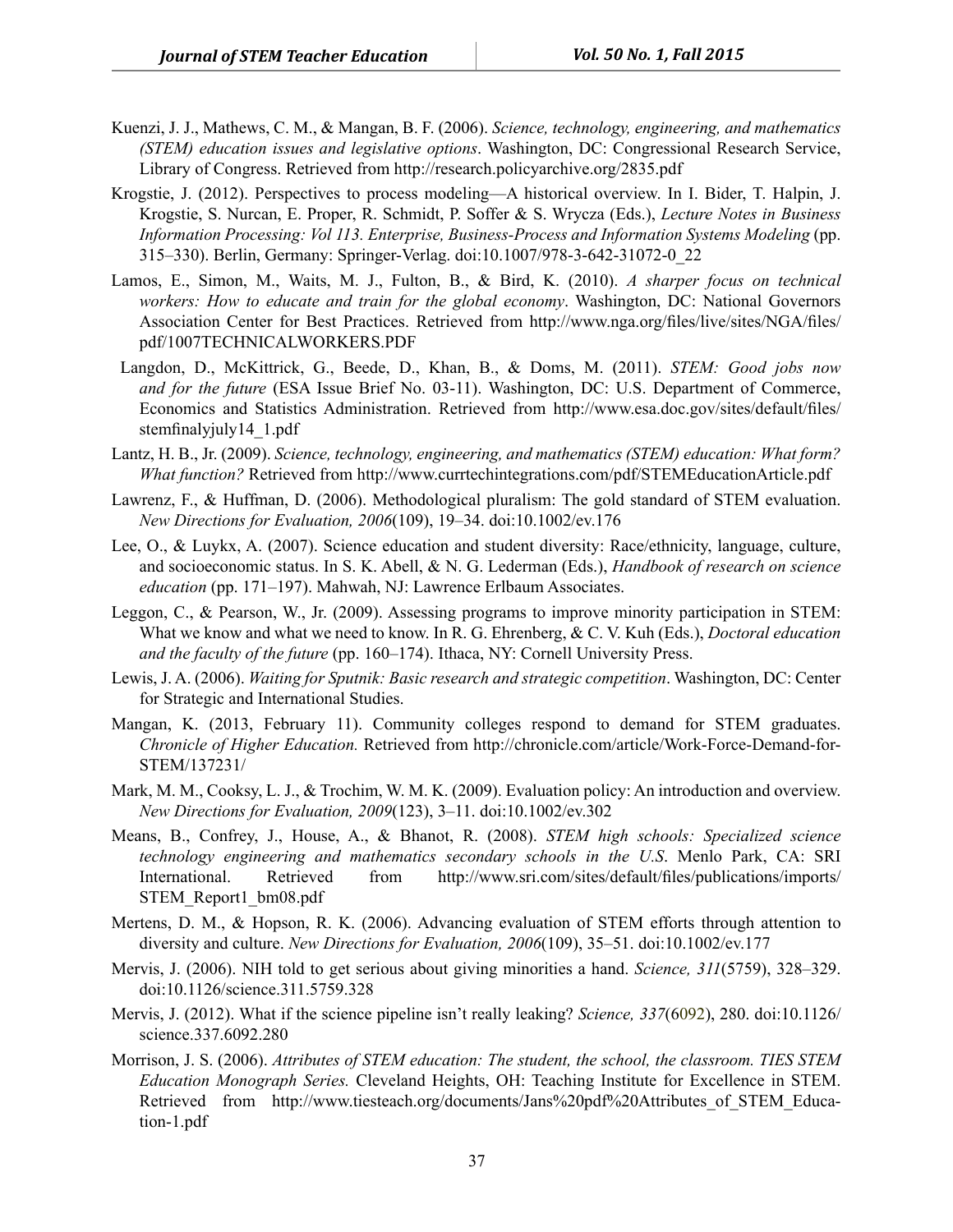- National Academy of Sciences, National Academy of Engineering, & Institute of Medicine. (2007). *Rising above the gathering storm: Energizing and employing America for a brighter economic future*. Washington, DC: National Academies Press.
- National Research Council. (2001). *Educating teachers of science, mathematics, and technology: New practices for the new millennium*. Washington, DC: National Academies Press.
- National Research Council. (2010). *Preparing teachers: Building evidence for sound policy*. Washington, DC: National Academies Press.
- National Research Council. (2011). *Successful K–12 STEM education: Identifying effective approaches in science, technology, engineering, and mathematics*. Washington, DC: National Acadamies Press.
- National Science Board. (2007). *National action plan for addressing the critical needs of the U.S. science, technology, engineering, and mathematics education system*. Arlington, VA: National Science Foundation. Retrieved from http://www.nsf.gov/nsb/documents/2007/stem\_action.pdf
- National Science Board. (2010). *Science and engineering indicators 2010* (Report No. NSB 10-10). Arlington, VA: National Science Foundation*.* Retrieved from http://www.nsf.gov/statistics/seind10/ pdf/seind10.pdf
- National Science Foundation, Division of Science Resources Statistics. (2011). *Women, minorities, and persons with disabilities in science and engineering: 2011* (Special Report No. NSF 11-309). Arlington, VA: Author. Retrieved from http://www.nsf.gov/publications/pub\_summ.jsp?ods\_key=nsf11309
- National Council for Accreditation of Teacher Education, Blue Ribbon Panel on Clinical Preparation and Partnerships for Improved Student Learning. (2010). *Transforming teacher education through clinical practice: A national strategy to prepare effective teachers*. Washington, DC: Author. Retrieved from http://www.ncate.org/LinkClick.aspx?fileticket=zzeiB1OoqPk%3d&tabid=715
- National Science Teachers Association. (2012). *NSTA position statement: Learning science in informal environments.* Retrieved from http://www.nsta.org/about/positions/informal.aspx
- Obama, B. H. (2011, January 25). *State of the union address.* Retrieved from https://www.whitehouse.gov/ the-press-office/2011/01/25/remarks-president-state-union-address
- Popham, W. J. (1993). *Educational evaluation*. Needham Heights, MA: Allyn and Bacon.
- President's Council of Advisors on Science and Technology. (2010). *Prepare and inspire: K–12 education in science, technology, engineering, and math (STEM) for America's future*. Washington, DC: Author. Retrieved from https://www.whitehouse.gov/sites/default/files/microsites/ostp/pcast-stemed-report.pdf
- President's Council of Advisors on Science and Technology. (2012). *Engage to excel: Producing one million additional college graduates with degrees in science, technology, engineering, and mathematics*. Washington, DC: Author. Retrieved from https://www.whitehouse.gov/sites/default/files/ microsites/ostp/pcast-engage-to-excel-final\_2-25-12.pdf
- Project Exploration. (2013). Project exploration*.* Retrieved from http://www.projectexploration.org/
- Raju, P. K., & Clayson, A. (2011). NSF GK-12 program must be saved: What you can do to help. *Journal of STEM Education: Innovations and Research, 12*(3–4), 6–8.
- Rolland, C. (1998). A comprehensive view of process engineering. In B. Pernici, & C. Thanos, (Eds.), *Lecture Notes in Computer Science: Vol*. *1413. Advanced Information Systems Engineering* (pp. 1–24). Berlin, Germany: Springer-Verlag. doi:10.1007/BFb0054216
- Saint Louis Science Center, Youth Exploring Science Program. (2012). About us. Retrieved from http:// youthexploringscience.com/aboutus

Sanders, M. (2009). STEM, STEM education, STEMmania. *The Technology Teacher, 68*(4), 20–26.

Schultz, P. W., Hernandez, P. R., Woodcock, A., Estrada, M., Chance, R. C., Aguilar, M., & Serpe, R. T. (2011). Patching the pipeline: Reducing educational disparities in the sciences through minority training programs. *Educational Evaluation and Policy Analysis, 33*(1), 95–114. doi:10.3102/0162373710392371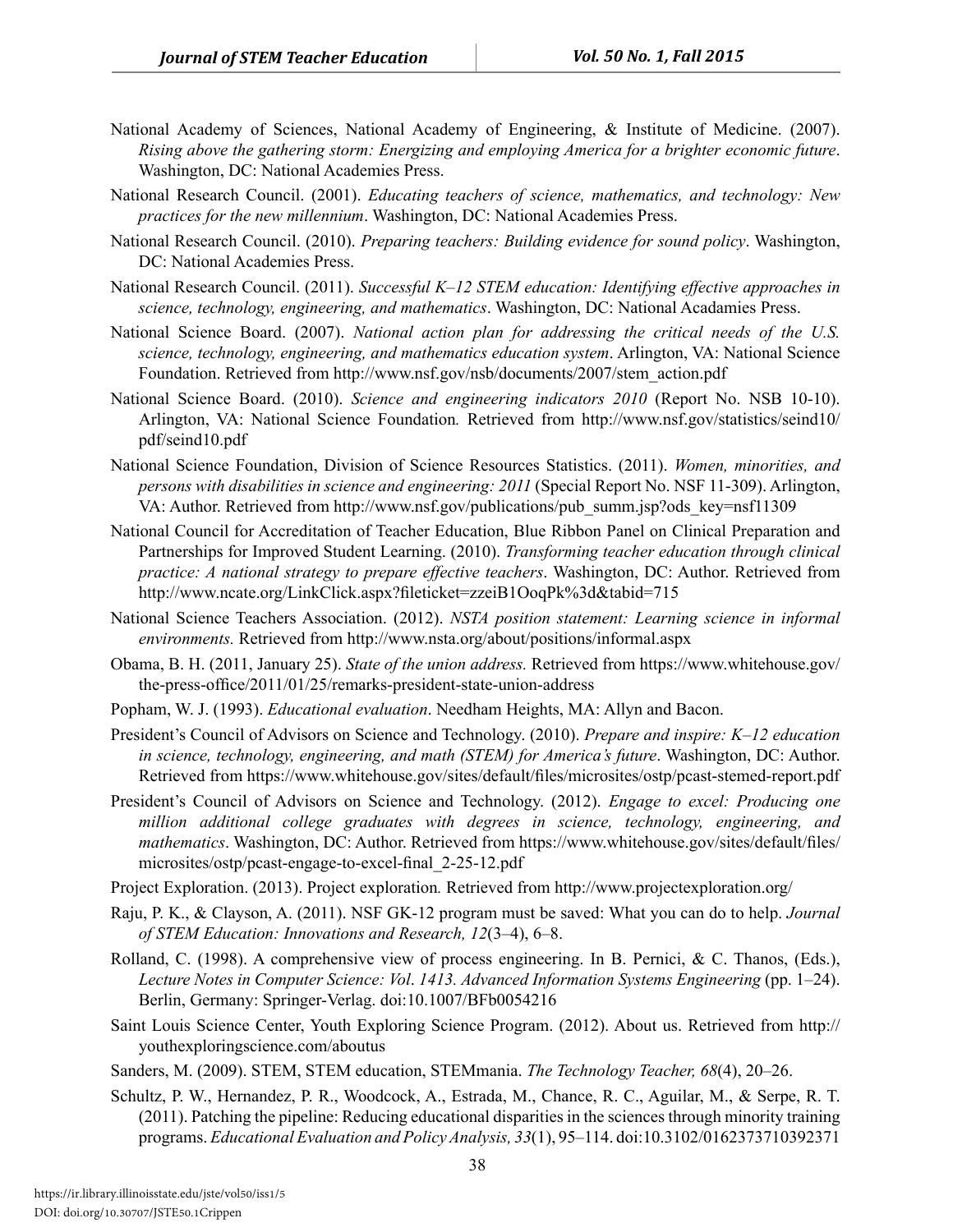Scriven, M. (1991). *Evaluation thesaurus* (4th ed.). Newbury Park, CA: Sage.

- Sommers, D., & Franklin, J. C. (2012). Overview of projections to 2020. *Monthly Labor Review, 135*(1), 3–20. Retrieved from http://www.bls.gov/opub/mlr/2012/01/art1full.pdf
- Stearns, P. N. (2011, October 3). Retention. [Web log post]. Retrieved from http://provostblog.gmu.edu/ archives/774
- STEMPower. (2015). About STEMPower. Retrieved from https://stempower.groupsite.com/page/about-us
- Strauss, A., & Corbin, J. M. (1998). *Basics of qualitative research: Techniques and procedures for developing grounded theory* (2nd ed.). Thousand Oaks, CA: Sage.
- Sturtevant, D., & Nguyen, L. (2011). *Understanding STEM education as a complex system*. Cambridge, MA: Emtect Solutions. Retrieved from http://www.micouncil.org/documents/Sturtevant\_STEM.pdf
- Taber, K. S. (2000). Case studies and generalizability: Grounded theory and research in science education. *International Journal of Science Education, 22*(5), 469–487. doi:10.1080/095006900289732
- Association of American Universities. (2006). *National defense education and innovation initiative: Meeting America's economic and security challenges in the 21st century*. Washington, DC: Association of American Universities.
- Business Roundtable. (2005). *Tapping America's potential: The education for innovation initiative*. Washington, DC: Author.
- Thomasian, J. (2011). *Building a science, technology, engineering, and math education agenda: An update of state actions.* Washington, DC: National Governors Association Center for Best Practices.
- Tripp, A. (2011, March 25). Guest post: Non-traditional students key to college completion goal. [Web log post]. Retrieved from http://www.washingtonpost.com/blogs/college-inc/post/guest-post-non-traditional-students-key-to-college-completion-goal/2011/03/25/AFV8eIXB\_blog.html
- U.S. Department of Education, Federal Student Aid. (2015). Adult student checklist. Retrieved from https:// studentaid.ed.gov/prepare-for-college/checklists/adult
- U.S. Department of Labor. (2012). *FY 2012 Department of Labor: Budget in brief*. Retrieved from http:// www.dol.gov/dol/budget/2012/PDF/FY2012BIB.pdf
- Verma, A. K., Dickerson, D., & McKinney, S. (2011). Engaging students in STEM careers with projectbased learning—MarineTech project. *Technology and Engineering Teacher, 71*(1), 25–31.
- White House. (2009, November 23). *President Obama launches "Educate to Innovate" campaign for excellence in science, technology, engineering & math (STEM) education*. Retrieved from https://www. whitehouse.gov/the-press-office/president-obama-launches-educate-innovate-campaign-excellencescience-technology-en
- Zipkes, S. (2012). The new wave of STEM-focused schools. [Webinar]. Retrieved from http://www.doe. in.gov/sites/default/files/ccr/inclusive-stem-high-schools.pdf

#### **Authors**

#### **Kent J. Crippen**

Associate Professor of STEM Education School of Teaching and Learning University of Florida

#### **Julie C. Brown**

Department of Curriculum and Instruction University of Minnesota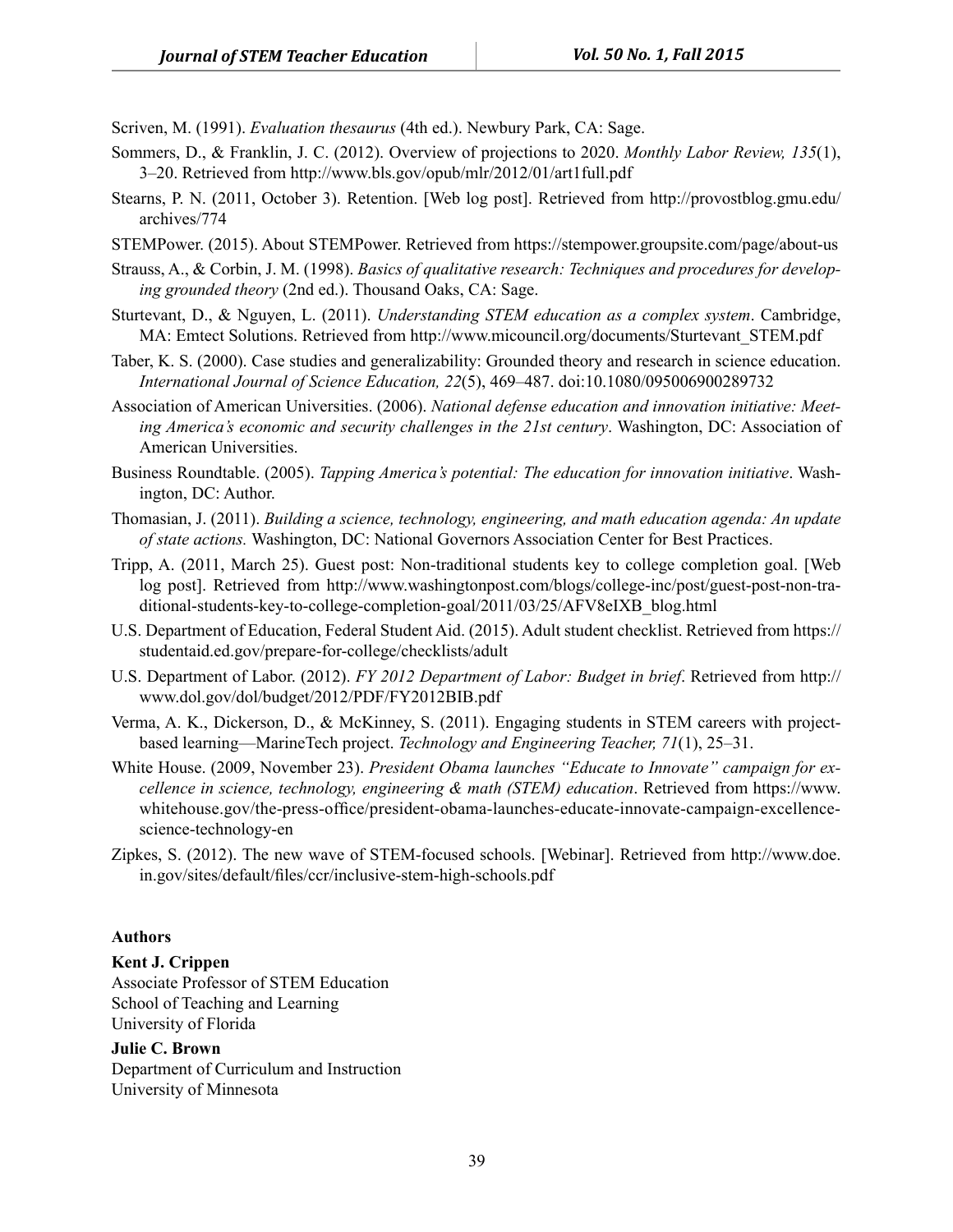**Kristen Apraiz**  School of Teaching and Learning University of Florida

**Rich Busi**  School of Teaching and Learning James Madison University

**Derya Evran**  University of Florida

**Cheryl McLaughlin**  University of Florida

**Matt Peace**  Florida Gateway College

**Ali Temurtas**  Turkey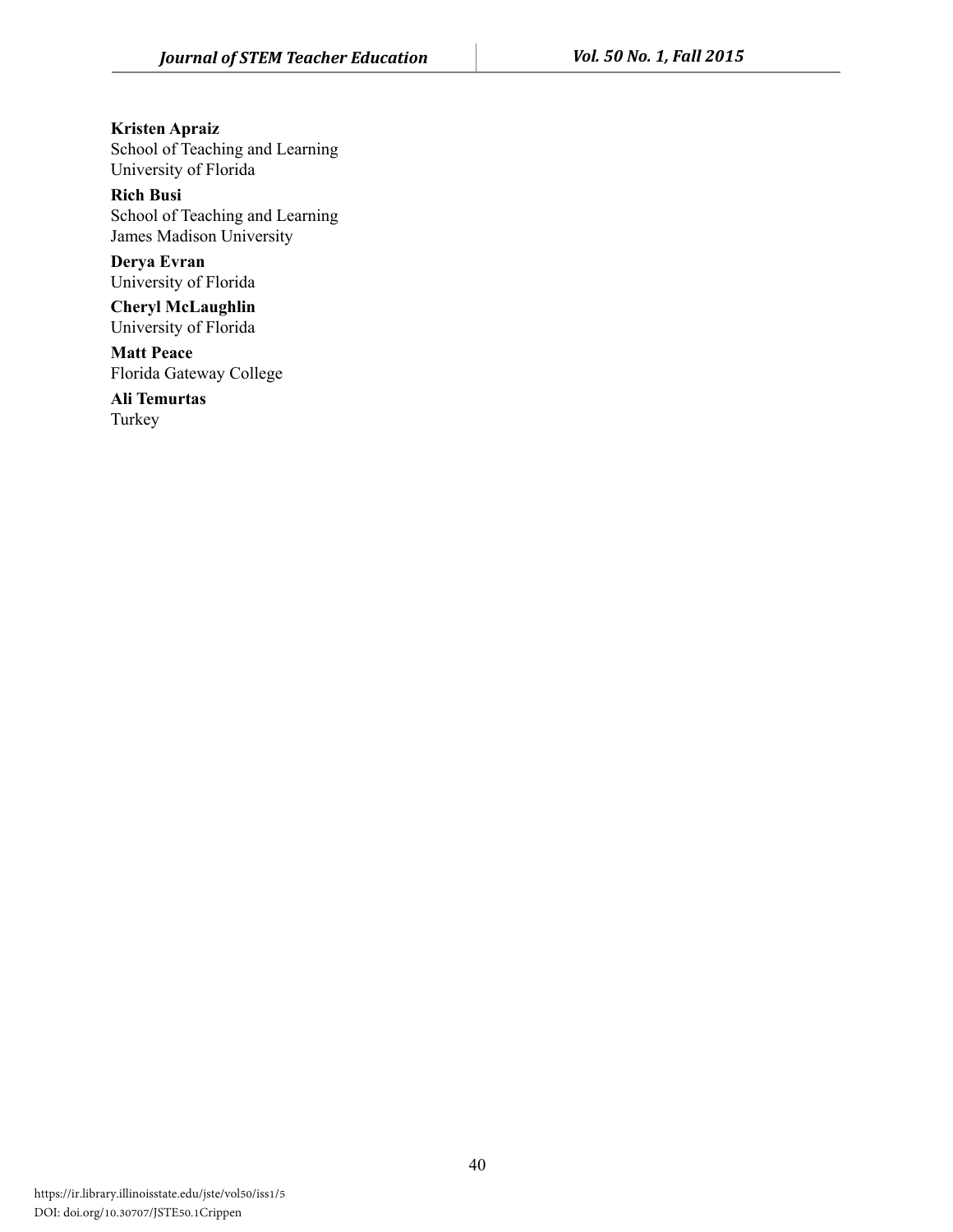#### **APPENDIX**

#### **Reports Issued From the Federal Government**

- Aud, S., Hussar, W., Johnson, F., Kena, G., Roth, E., Manning, E., . . . Zhang, J. (2012). *The condition of education 2012* (NCES 2012-045). Washington, DC: U.S. Department of Education, National Center for Education Statistics.
- Aud, S., Hussar, W., Planty, M., Snyder, T., Bianco, K., Fox, M. A., . . . Drake, L. (2010). *The condition of education 2010* (NCES 2010-028). Washington, DC: National Center for Education Statistics, Institute of Education Sciences, U.S. Department of Education. Retrieved from http://nces. ed.gov/pubs2010/2010028.pdf
- Chen, X., & Weko, T. (2009). *Stats in brief: Students who study science, technology, engineering, and mathematics (STEM) in postsecondary education*. Washington, DC: Institute of Education Sciences.
- National Science and Technology Council, Committee on STEM Education. (2013). *Federal science, technology, engineering, and mathematics (STEM) Education: 5-year strategic plan*. Washington, DC: Author.
- Government Accountability Office. (2005). *Federal science, technology, engineering, and mathematics programs and related trends*. Washington, DC: House of Representatives.
- Kuenzi, J. J., Mathews, C. M., & Mangan, B. F. (2006). *Science, technology, engineering, and mathematics (STEM) education issues and legislative options*. Washington, DC: Congressional Research Service, Library of Congress.
- Langdon, D., McKittrick, G., Beede, D., Khan, B., & Doms, M. (2011). *STEM: Good jobs now and for the Future* (ESA Issue Brief No. 03-11). Washington, DC: U.S. Department of Commerce, Economics and Statistics Administration.
- National Academy of Engineering. (2005). *Educating the engineer of 2020: Adapting engineering education to the new century*. Washington, DC: National Academies Press.
- National Academy of Engineering. (2010). *Standards for K-12 engineering education?* Washington, DC: National Academies Press.
- National Academy of Engineering. (2004). *The engineer of 2020: Visions of engineering in the new century*. Washington, DC: National Academies Press.
- National Academy of Sciences, National Academy of Engineering, & Institute of Medicine. (2007). *Rising above the gathering storm: Energizing and employing America for a brighter economic future*. Washington, DC: National Academies Press.
- National Assessment of Educational Progress. (2011). *Nation's report card: Long term trends in mathematics achievement*. Retrieved from http://nationsreportcard.gov/ltt\_2008/ltt0005.asp
- National Assessment of Educational Progress. (2011). *Science: Grade 12 national results*. Retrieved from http://nationsreportcard.gov/science\_2009/g12\_nat.asp?subtab\_id=Tab\_3&tab\_id=tab1#tabsContainer
- National Center for Education Statistics. (2004). *Highlights from the Trends in International Mathematics and Science Study (TIMSS) 2003*. Washington, DC: U.S. Department of Education,.
- National Center for Education Statistics. (2011). *The nation's report card: Science 2009* (NCES 2011–451). Washington, DC: U.S. Department of Education, Institute of Education Sciences. Retrieved from http://nces.ed.gov/nationsreportcard/pdf/main2009/2011451.pdf
- National Center for Science and Engineering Statistics. (2012). *Graduate enrollment in science and engineering grew substantially in the past decade but slowed in 2010*. Arlington, VA: National Science Foundation.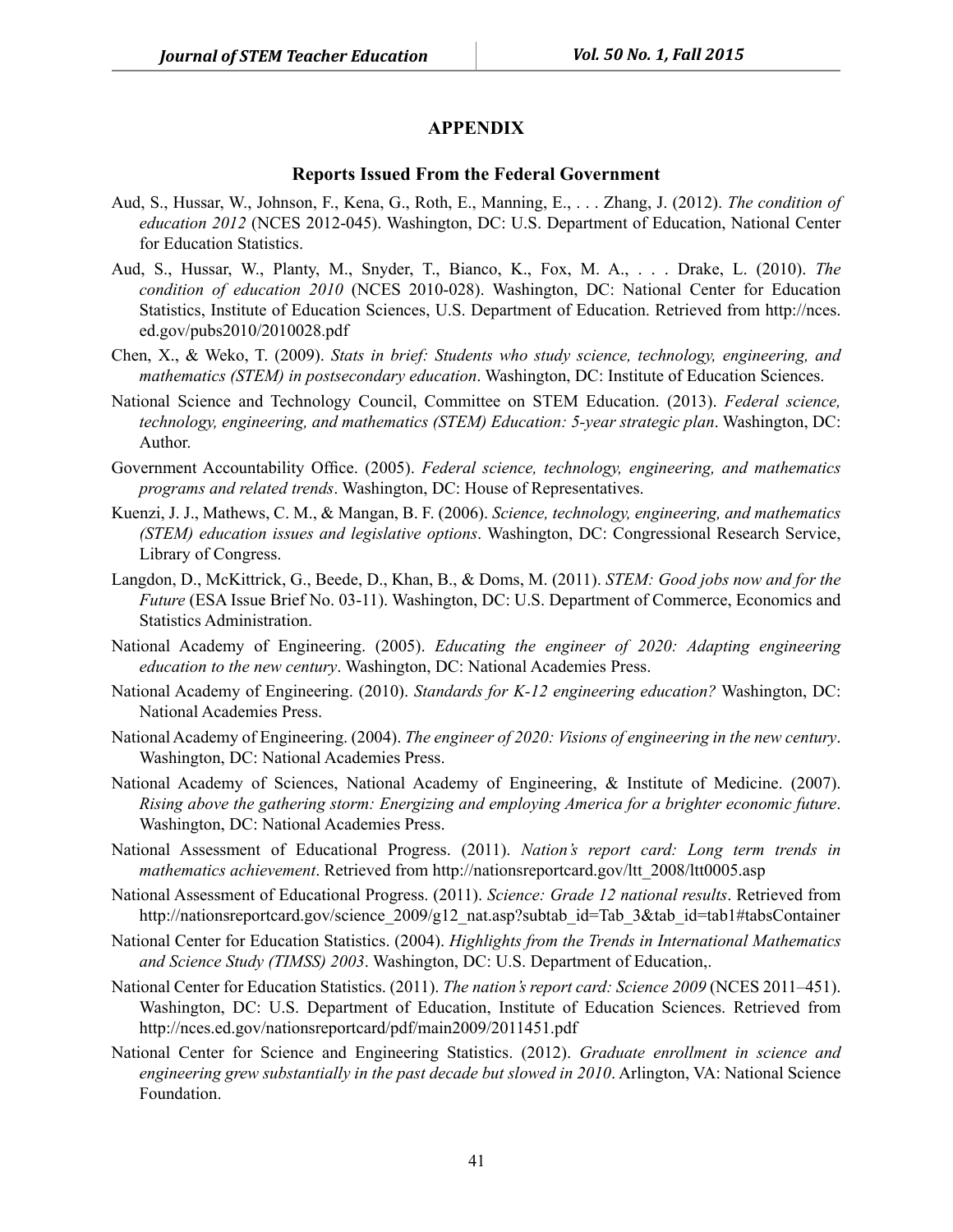- National Research Council. (2001). *Educating teachers of science, mathematics, and technology: New practices for the new millennium*. Washington, DC: National Academies Press.
- National Research Council. (2010). *Preparing teachers: Building evidence for sound policy*. Washington, DC: National Academies Press.
- National Research Council. (2010). *Rising above the gathering storm, revisited: Rapidly approaching category 5*. Washington, DC: National Academies Press.
- National Research Council. (2011). *Successful K–12 STEM education: Identifying effective approaches in science, technology, engineering, and mathematics*. Washington, DC: National Academies Press.
- National Research Council. (2011). *A framework for K–12 science education: Practices, crosscutting concepts, and core ideas*. Washington, DC: National Academies Press.
- National Research Council. (2012). *Education for life and work: Developing transferable knowledge and skills in the 21st century*. Washington, DC: National Academies Press.
- National Science Board. (1999). *Preparing our children: mathematics and science education in the national interest*. Arlington, VA: National Science Foundation.
- National Science Board. (2007). *National action plan for addressing the critical needs of the U.S. science, technology, engineering, and mathematics education system*. Arlington, VA: National Science Foundation.
- National Science Board. (2010). *Science and engineering indicators 2010* (Report No. NSB 10-10). Arlington, VA: National Science Foundation*.* Retrieved from http://www.nsf.gov/statistics/ seind10/pdf/seind10.pdf
- National Science Foundation, Division of Science Resources Statistics. (2011). *Women, minorities, and persons with disabilities in science and engineering: 2011* (Special Report No. NSF 11-309). Arlington, VA: Author. Retrieved from http://www.nsf.gov/publications/pub\_summ.jsp?ods\_key=nsf11309
- President's Council of Advisors on Science and Technology. (2010). *Prepare and inspire: K–12 education in science, technology, engineering, and math (STEM) for America's future*. Washington, DC: Author.
- President's Council of Advisors on Science and Technology. (2012). *Engage to excel: Producing one million additional college graduates with degrees in science, technology, engineering, and mathematics*. Washington, DC: Executive Office of the President, President's Council of Advisors on Science and Technology.
- U.S. Bureau of Labor Statistics. (2008). *Employment projections program: Fastest growing occupations, 2010 and projected 2020*. Retrieved from http://www.bls.gov/emp/ep\_table\_103.htm

#### **Report Issued by a Corporation or Other Private Entity**

- Atman, C. J., Sheppard, S. D., Turns, J., Adams, R. S., Fleming, L. N., Stevens, R., . . . Lund, D. (2010). *Enabling engineering student success: The final report for the Center for the Advancement of Engineering Education*. San Rafael, CA: Morgan & Claypool Publishers.
- Babco, E. L. (2003). *Trends in African American and Native American participation in STEM higher education*. Washington, DC: Commission on Professionals in Science and Technology.
- Bayer Corporation. (2006). *Planting the seeds for a diverse US STEM pipeline: A compendium of best practice K–12 STEM education programs*. Pittsburgh, PA: Bayer Corporation.
- Business-Higher Education Forum. (2010). *Increasing the number of STEM graduates: Insights from the US STEM education and modeling project.* Washington, DC: Business-Higher Education Forum.
- Carnegie Corporation of New York/Institute for Advanced Study, Commission on Mathematics and Science Education. (2009). *The opportunity equation: Transforming mathematics and science education for citizenship and the global economy*. New York, NY: Author.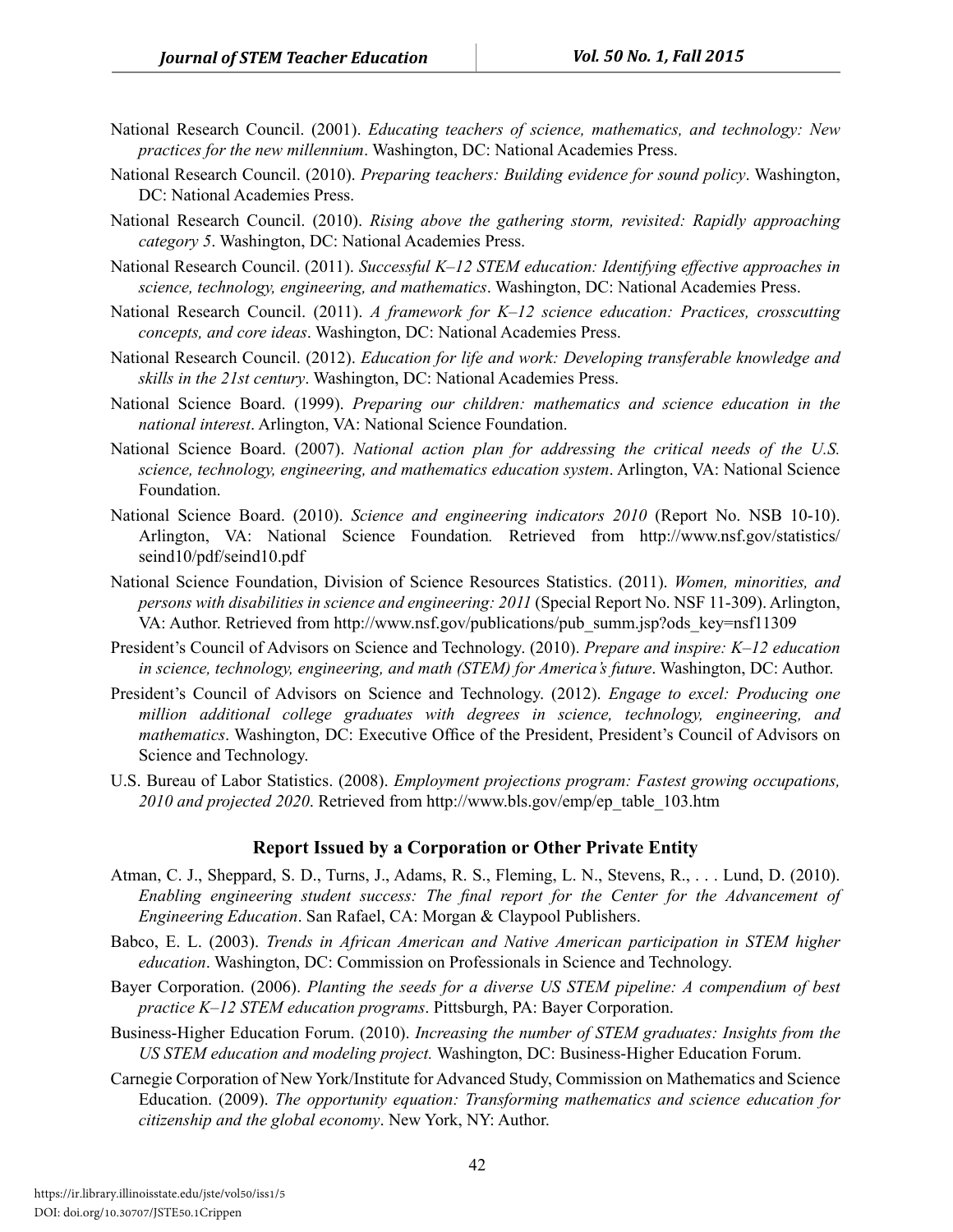- Coble, C., & Allen, M. (2005). *Keeping America competitive: Five strategies to improve mathematics and science education*. Denver, CO: Education Commission of the States.
- E3 Alliance. (2009). *Case study of Manor New Tech High School: Promising practices for comprehensive high schools*. Austin, TX: Hannah Gourgey.
- Epstein, D., & Miller, R. T. (2011). *Slow off the mark: Elementary school teachers and the crisis in science, technology, engineering, and math education*. Washington, DC: Center for American Progress.
- Fulton, K., & Britton, T. (2011). *STEM teachers in professional learning communities: From good teacher to great teaching*. Washington, DC: National Commission on Teaching and America's Future.
- Goldberger, S. (with Bayerl, K.). (2008). *Beating the odds: The real challenges behind the math achievement gap'and what high-achieving schools can teach us about how to close it*. Boston, MA: Jobs for the Future.
- Harris Interactive. (2011). *STEM perceptions: Student & parent study*. Redmond, WA: Harris Interactive, Commissioned by Microsoft, Co.
- Hess, F. M., Kelly, A. P., & Meeks, O. (2011). *The case for being bold: A new agenda for business in improving STEM education*. Washington, DC: Institute for a Competitive Workforce.
- Kober, N., & Usher, A. (2012). *A public education primer: Basic (and sometimes surprising) facts about the U.S. education system* (2012 revised ed.). Washington, DC: Center on Education Policy.
- Leonard Gelfand Center for Service Learning and Outreach. (2011). *STEM education in southwest Pennsylvania: Report of a project to identify the missing components*. Pittsburgh, PA: Author.
- Lewis, J. A. (2006). *Waiting for Sputnik: Basic research and strategic competition*. Washington, DC: Center for Strategic and International Studies.
- Means, B., Confrey, J., House, A., & Bhanot, R. (2008). *STEM high schools: Specialized science technology engineering and mathematics secondary schools in the U.S*. Menlo Park, CA: SRI International.
- Miliken, D., & Adams, J. (2010). *Recommendations for science, technology, engineering and mathematics education*. Olympia, WA: STEM Work Group, Office of the Washington Superintendent of Public Instruction.
- Modi, K., Schoenberg, J., & Salmond, K. (2012). *Generation STEM: What girls say about science, technology, engineering, and math*. New York, NY: Girl Scout Research Institute.
- National Council for Accreditation of Teacher Education, Blue Ribbon Panel on Clinical Preparation and Partnerships for Improved Student Learning. (2010). *Transforming teacher education through clinical practice: A national strategy to prepare effective teachers*. Washington, DC: Author. Retrieved from http://www.ncate.org/LinkClick.aspx?fileticket=zzeiB1OoqPk%3D&tabid=715
- Taningco, M. T. V., Mathew, A. B., & Pachon, H. P. (2008). *STEM professions: Opportunities and challenges for Latinos in science, technology, engineering, and mathematics*. Los Angeles, CA*:* The Tomas Rivera Policy Institute.
- Association of American Universities. (2006). *National defense education and innovation initiative: Meeting America's economic and security challenges in the 21st century*. Washington, DC: Association of American Universities.
- Business Roundtable. (2005). *Tapping America's potential: The education for innovation initiative*. Washington, DC: Author.
- California Space Education and Workforce Institute. (2008). *Recommendations to improve science, technology, engineering, and mathematics (STEM) education in California high stakes: STEM education Essential Ingredient for California Competitiveness*. Oakland, CA: Alliance for Regional Collaborations to Heighten Educational Success (ARCHES).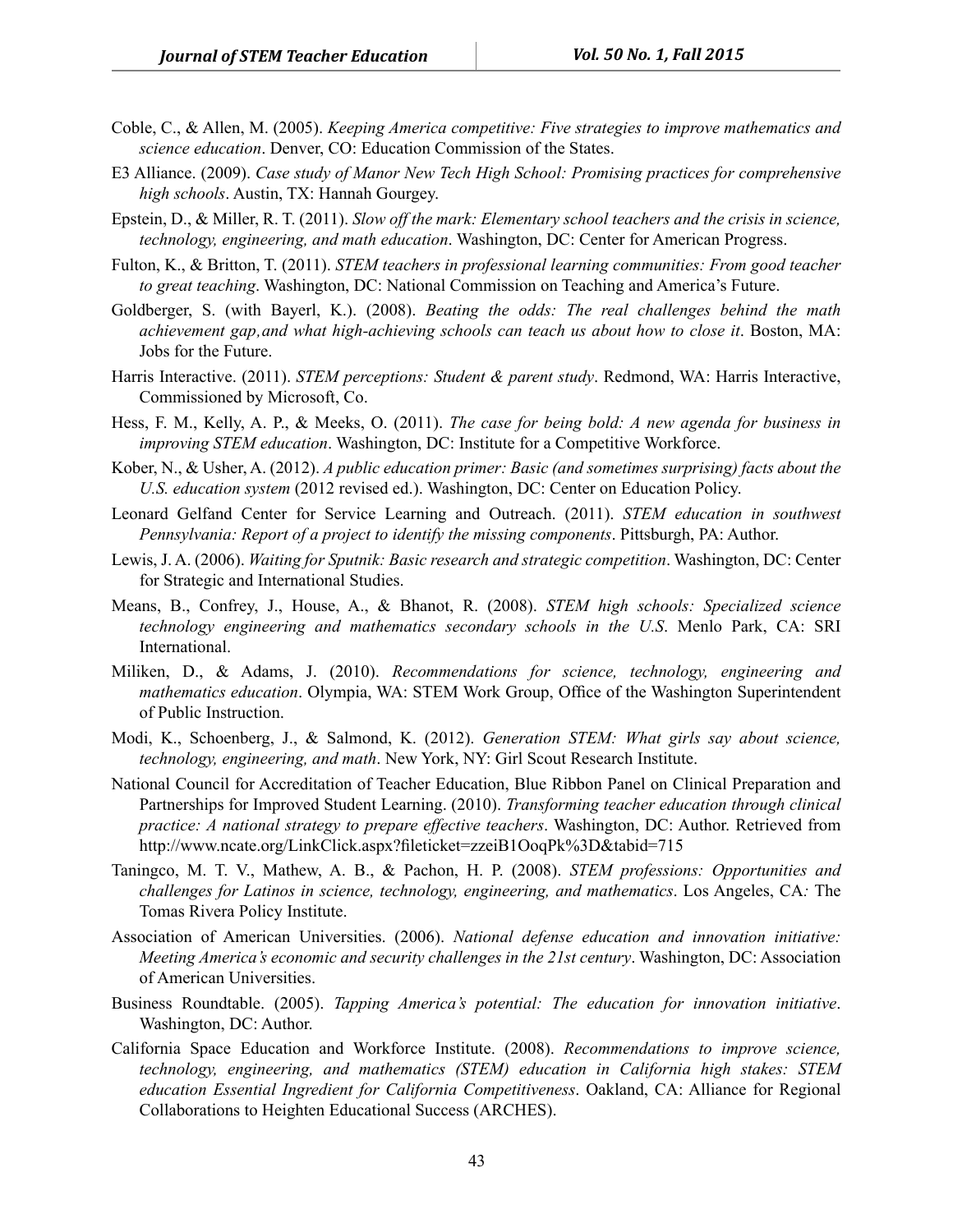- National Summit on Competitiveness. (2005). *Statement of the National Summit on Competitiveness: Investing in U.S. innovation*. Washington, DC: Author.
- Thomasian, J. (2011). *Building a science, technology, engineering, and math education agenda: An update of state actions.* Washington, DC: National Governors Association Center for Best Practices.

#### **Report Issued by an Entity Affiliated With a College or University**

- Astin, A. W., & Astin, H. S. (1992). *Undergraduate science education: The impact of different college environments on the educational pipeline in the sciences*. Los Angeles, CA: Higher Education Research Institute, UCLA.
- Byars-Winston, A., Estrada, Y., & Howard, C. (2008). *Increasing STEM retention for underrepresented students: Factors that matter*. Madison, WI: University of Wisconsin-Madison.
- Kaser, J. (2006). *Mathematics and science specialty high schools service a diverse student body: What's different?* Pittsburg, PA: Learning Research and Development Center, University of Pittsburgh.
- Morrison, J. S. (2006). *Attributes of STEM education: The student, the school, the classroom. TIES STEM Education Monograph Series.* Cleveland Heights, OH: Teaching Institute for Excellence in STEM. Retrieved from http://www.tiesteach.org/documents/Jans%20pdf%20Attributes of STEM Education-1.pdf
- Nestor-Baker, N., & Kerka, S. (2009). *Recruitment and retention of underrepresented students in STEM fields*. Columbus, OH: The Ohio State University..
- Schmidt, W. H. (2011). STEM reform: *Which way to go*. East Lansing, MI: Education Policy Center, Michigan State University.
- Sturtevant, D., & Nguyen, L. (2009). *Challenges and opportunities for the Washington state aerospace workforce: Stakeholder and gap analysis*. Cambridge, MA: Emtect Solutions. Retreived from http://www.micouncil.org/documents/AMMTIC\_Report.pdf
- Sturtevant, D., & Nguyen, L. (2011). *Understanding STEM education as a complex system*. Cambridge, MA: Emtect Solutions. Retrieved from http://www.micouncil.org/documents/Sturtevant\_STEM.pdf
- Tsupros, N., Kohler, R., & Hallinen, J. (2009). *STEM education: A project to identify the missing components* (PowerPoint Presentation). Pittsburg, PA: Carnegie Mellon. Retrieved from http:// www.iu1stemcenter.org/files/PSTA\_20308.pdf

#### **Peer-Review Journal Articles**

- Banning, J., & Folkestad, J. (2012). STEM education related dissertation abstracts: A bounded qualitative meta-study. *Journal of Science Education and Technology*, 21(6), 730–741. doi:10.1007/s10956-011- 9361-9
- Breiner, J. M., Harkness, S. S., Johnson, C. C., & Koehler, C. M. (2012). What is STEM? A discussion about conceptions of STEM in education and partnerships. *School Science and Mathematics, 112*(1), 3–11. doi:10.1111/j.1949-8594.2011.00109.x
- Bybee, R. W. (2010). Advancing STEM education: A 2020 vision. *Technology and Engineering Teacher*, *70*(1), 30–35. Retrieved from http://www.iteea.org/Publications/TTT/sept10.pdf
- Freeman, K. E., Alston, S. T., & Winborne, D. G. (2008). Do learning communities enhance the quality of students' motivation in STEM? *The Journal of Negro Education*, *77*(3), 227–240.
- Gates, S. J., & Mirkin, C. (2012). Engage to excel. *Science*, *335*(6076), 1545. doi:10.1126/science.1222058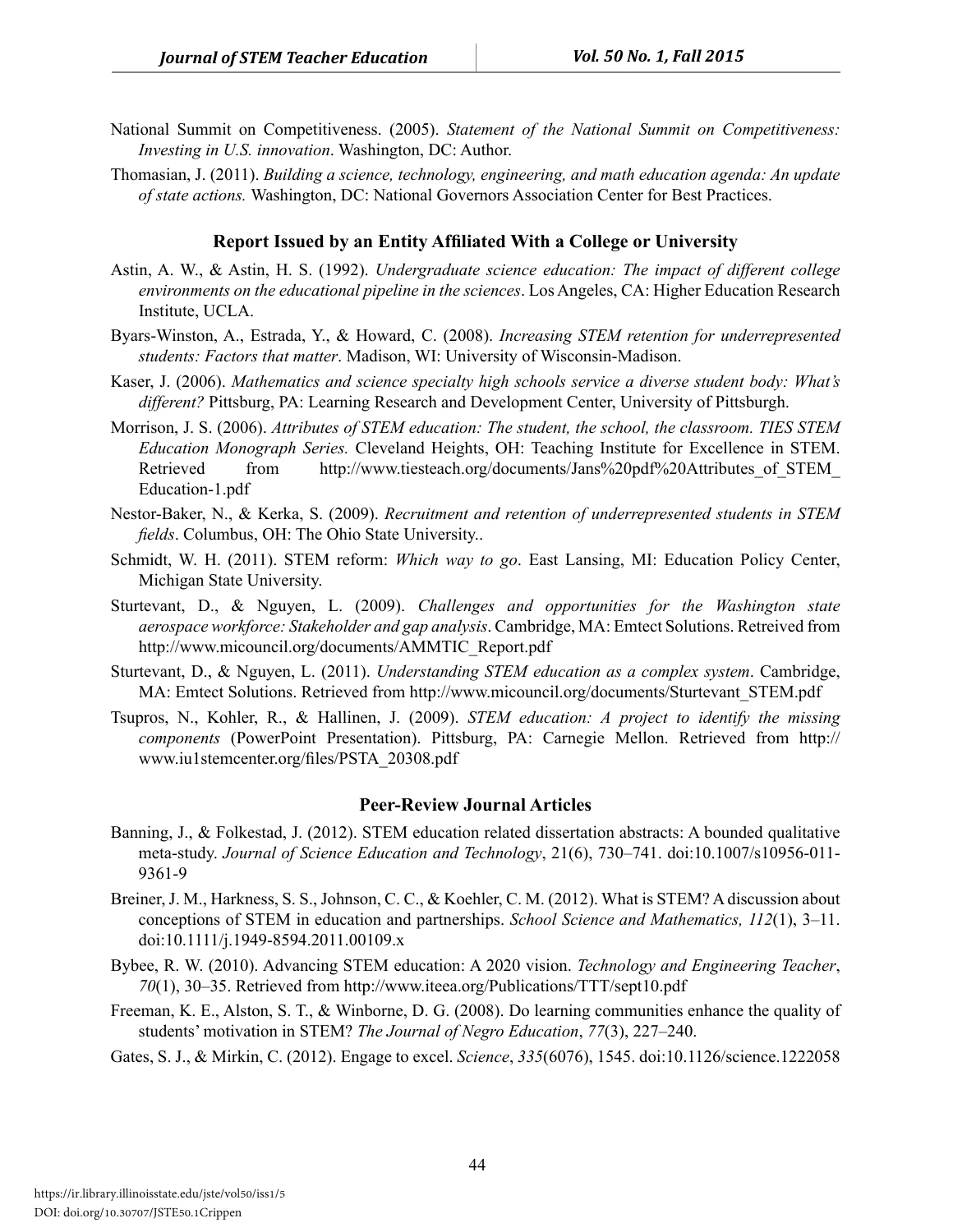- George-Jackson, C. E., Kienzl, G. S., & Trent, W. T. (2008, November). *Underrepresented students entering STEM fields.* Paper presented at the Association for the Study of Higher Education (ASHE), Jacksonville, FL.
- Gilmer, T. C. (2007). An understanding of the improved grades, retention, and graduation rates of STEM majors at the Academic Investment in Math and Science (AIMS) program of Bowling Green State University (BGSU). *Journal of STEM Education*, *8*(1–2), 11–21. Retrieved from http://www.jstem.org/ index.php?journal=JSTEM&page=article&op=view&path[]=1337
- Graham, M. J., Frederick, J., Byars-Winston, A., Hunter, A.-B., & Handelsman, J. (2013). Increasing persistence of college students in STEM. *Science*, *341*(6153), 1455–1456. doi:10.1126/science.1240487
- Greene, J. C., DeStefano, L., Burgon, H., & Hall, J. (2006). An educative, values-engaged approach to evaluating STEM educational programs. *New Directions for Evaluation*, *2006*(109), 53–71. doi:10.1002/ev.178
- Gullickson, A. R., & Hanssen, C. E. (2006). Local evaluation in multisite STEM programs: Relating evaluation use and program results. *New Directions for Evaluation*, *2006*(109), 87–103. doi:10.1002/ ev.180
- Harkness, S., Johnson, I., Hensley, B., & Stallworth, J. (2011). Apprenticeship of immersion: College access for high school students interested in teaching mathematics or science. *School Science and Mathematics*, *111*(1), 11–19. doi:10.1111/j.1949-8594.2010.00055.x
- Herschbach, D. R. (2011). The STEM initiative: Constraints and challenges. *Journal of STEM Teacher Education*, 48(1), 96–122. Retrieved from http://scholar.lib.vt.edu/ejournals/JSTE/v48n1/pdf/ herschbach.pdf
- Huffman, D., & Lawrenz, F. (2006). Special issue: Critical issues in STEM evaluation. *New Directions for Evaluation, 2006*(109), 1–108.
- Huffman, D., Lawrenz, F., Thomas, K., & Clarkson, L. (2006). Collaborative evaluation communities in urban schools: A model of evaluation capacity building for STEM education. *New Directions for Evaluation, 2006*(109), 73–85. doi:10.1002/ev.179
- Kaminski, D., & Geisler, C. (2012). Survival analysis of faculty retention in science and engineering by gender. *Science*, *335*(670), 864–866. doi:10.1126/science.1214844
- Katehi, L., Pearson, G., & Feder, M. (2009). The status and nature of K–12 engineering education in the United States. *The Bridge: Linking Engineering and Society*, *39*(3), 5–10. Retrieved from https:// www.nae.edu/Publications/Bridge/16145/16161.aspx
- Katzenmeyer, C., & Lawrenz, F. (2006). National Science Foundation perspectives on the nature of STEM program evaluation. *New Directions for Evaluation, 2006*(109), 7–18. doi:10.1002/ev.175
- Lam, P., Doverspike, D., Zhao, J., Zhe, J., & Menzemer, C. (2008). An evaluation of a STEM program for middle school students on learning disability related IEPs. *Journal of STEM Education: Innovations and Research*, *9*(1–2), 21–30. Retrieved from http://www.jstem.org/index.php?journal=JSTEM&page =article&op=view&path[]=1427
- Lawrenz, F., & Huffman, D. (2006). Methodological pluralism: The gold standard of STEM evaluation. *New Directions for Evaluation*, *2006*(109), 19–34. doi:10.1002/ev.176
- Lawrenz, F., Huffman, D., & Thomas, K. (2006). Synthesis of STEM education evaluation ideas. *New Directions for Evaluation*, *2006*(109), 105–108. doi:10.1002/ev.181
- Lewis, J. L., Menzies, H., Nájera, E. I., & Page, R. N. (2009). Rethinking trends in minority participation in the sciences. *Science Education*, *93*(6), 961–977. doi:10.1002/sce.20338
- Liou, P., Desjardins, C., & Lawrenz, F. (2010). Influence of scholarships on STEM teachers: Cluster analysis and characteristics. *School Science and Mathematics*, *110*(3), 128–143. doi:10.1111/ j.1949-8594.2010.00016.x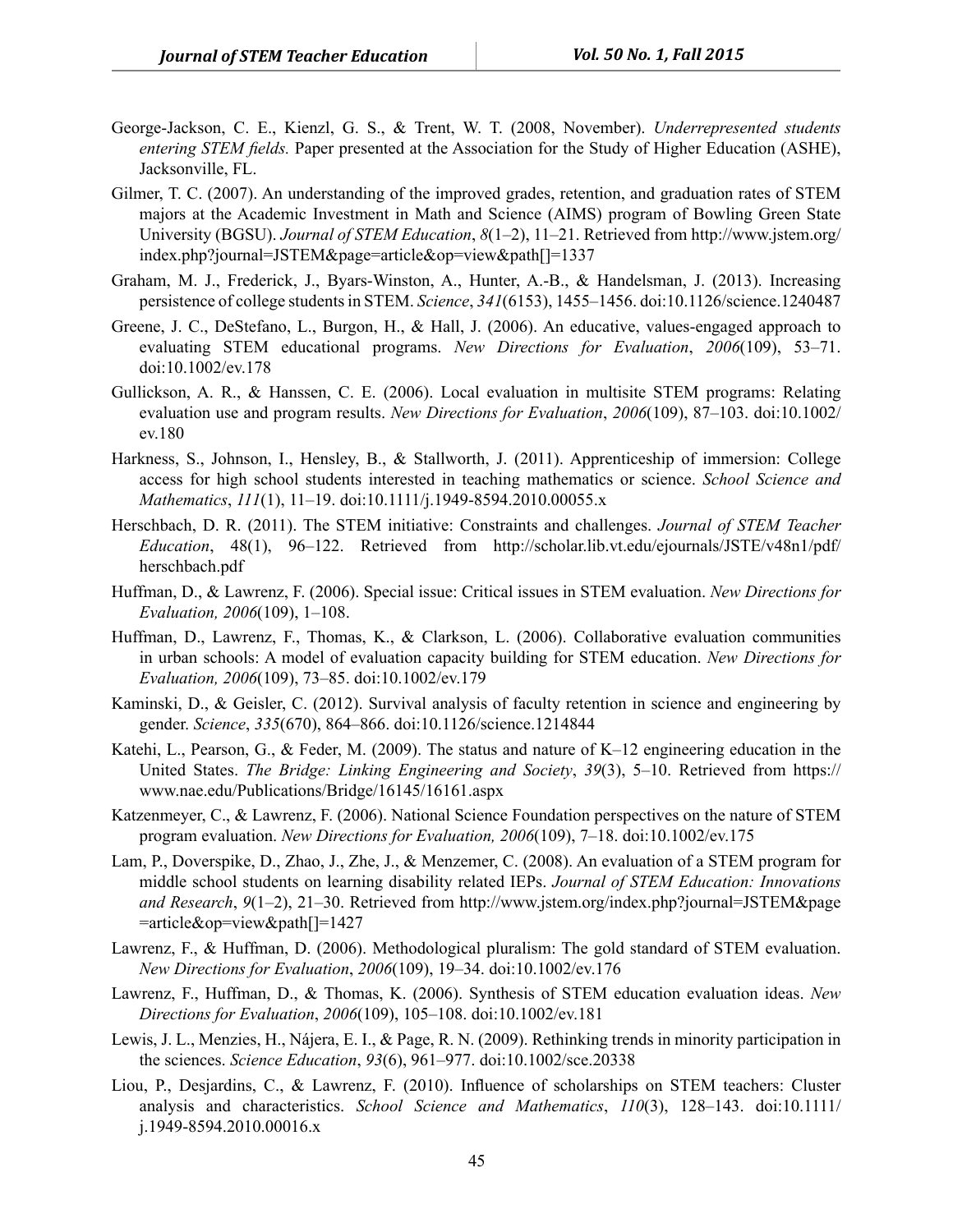- Lou, S. J., Shih, R. C., Diez, C. R., & Tseng, K. H. (2011). The impact of problem-based learning strategies on STEM knowledge integration and attitudes: An exploratory study among female Taiwanese senior high school students. *International Journal of Technology and Design Education*, *21*(2), 195–215. doi:10.1007/s10798-010-9114-8
- Mark, M. M., Cooksy, L. J., & Trochim, W. M. K. (2009). Evaluation policy: An introduction and overview. *New Directions for Evaluation, 2009*(123), 3–11. doi:10.1002/ev.302
- Mertens, D. M., & Hopson, R. K. (2006). Advancing evaluation of STEM efforts through attention to diversity and culture. *New Directions for Evaluation*, *2006*(109), 35–51. doi:10.1002/ev.177
- Mervis, J. (2006). NIH told to get serious about giving minorities a hand. *Science*, *311*(5759), 328–329. doi:10.1126/science.311.5759.328
- Mervis, J. (2012). What if the science pipeline really isn't leaking? *Science*, *337*(6), 280. doi:10.1126/ science.337.6092.280
- Raju, P. K., & Clayson, A. (2011). NSF GK-12 program must be saved: What you can do to help. *Journal of STEM Education: Innovations and Research*, *12*(3–4), 6–8. Retrieved from http://www.jstem.org/ index.php?journal=JSTEM&page=article&op=view&path[]=1695
- Sadler, P. M., Sonnert, G., Hazari, Z., & Tai, R. (2012). Stability and volatility of STEM career interest in high school: A gender study. *Science Education*, *96*(3), 411–427. doi:10.1002/sce.21007
- Sanders, M. (2009). STEM, STEM education, STEMmania. *The Technology Teacher, 68*(4), 20–26.
- Schultz, P. W., Hernandez, P. R., Woodcock, A., Estrada, M., Chance, R. C., Aguilar, M., & Serpe, R. T. (2011). Patching the pipeline: Reducing educational disparities in the sciences through minority training programs. *Educational Evaluation and Policy Analysis*, *33*(1), 95–114. doi:10.3102/0162373710392371
- Slovacek, S. P., Perfreund, A. R., Kuehn, G. D., Whitttinghill, J. C., Tucker, S., Rath, K. A., & Reinke, Y. G. (2011). Minority students severely underrepresented in science, technology, engineering and math. *Journal of STEM Education*, *12*(1–2), 5–16. Retrieved from http://www.jstem.org/index.php?journal= JSTEM&page=article&op=view&path[]=1459
- Smith, K. A., Douglas, T. C., & Cox, M. F. (2009). Supportive teaching and learning strategies in STEM education. *New Directions for Teaching and Learning*, *2009*(117), 19–32. doi:10.1002/tl.341
- Tsui, L. (2007). Effective strategies to increase diversity in STEM field: A review of the research literature. *The Journal of Negro Education*, *76*(4), 555–581.

#### **Websites, Blog Posts, and Webinars**

- Eberle, F. (2011, January 11). Getting to the root of STEM [Web log post]. Retrieved from http:// nstacommunities.org/blog/2011/01/11/getting-to-the-root-of-stem/
- Mangan, K. (2013, February 11). Community colleges respond to demand for STEM graduates. *Chronicle of Higher Education.* Retrieved from http://chronicle.com/article/Work-Force-Demand-for-STEM/137231/
- Merryman, A. (2006, April 11). High school drop-outs—Inside the numbers [Web log post]. Retrieved from http://www.pobronson.com/blog/2006/04/high-school-drop-outs-inside-numbers.html
- Sawchuk, S. (2011, December 23). How Much Will RTT3 Benefit STEM Education [Web log post]. Retrieved from http://blogs.edweek.org/edweek/curriculum/2011/12/will\_rttt3\_benefit\_stem educat.html
- Stearns, P. N. (2011, October 3). Retention. [Web log post]. Retrieved from http://provostblog.gmu.edu/ archives/774